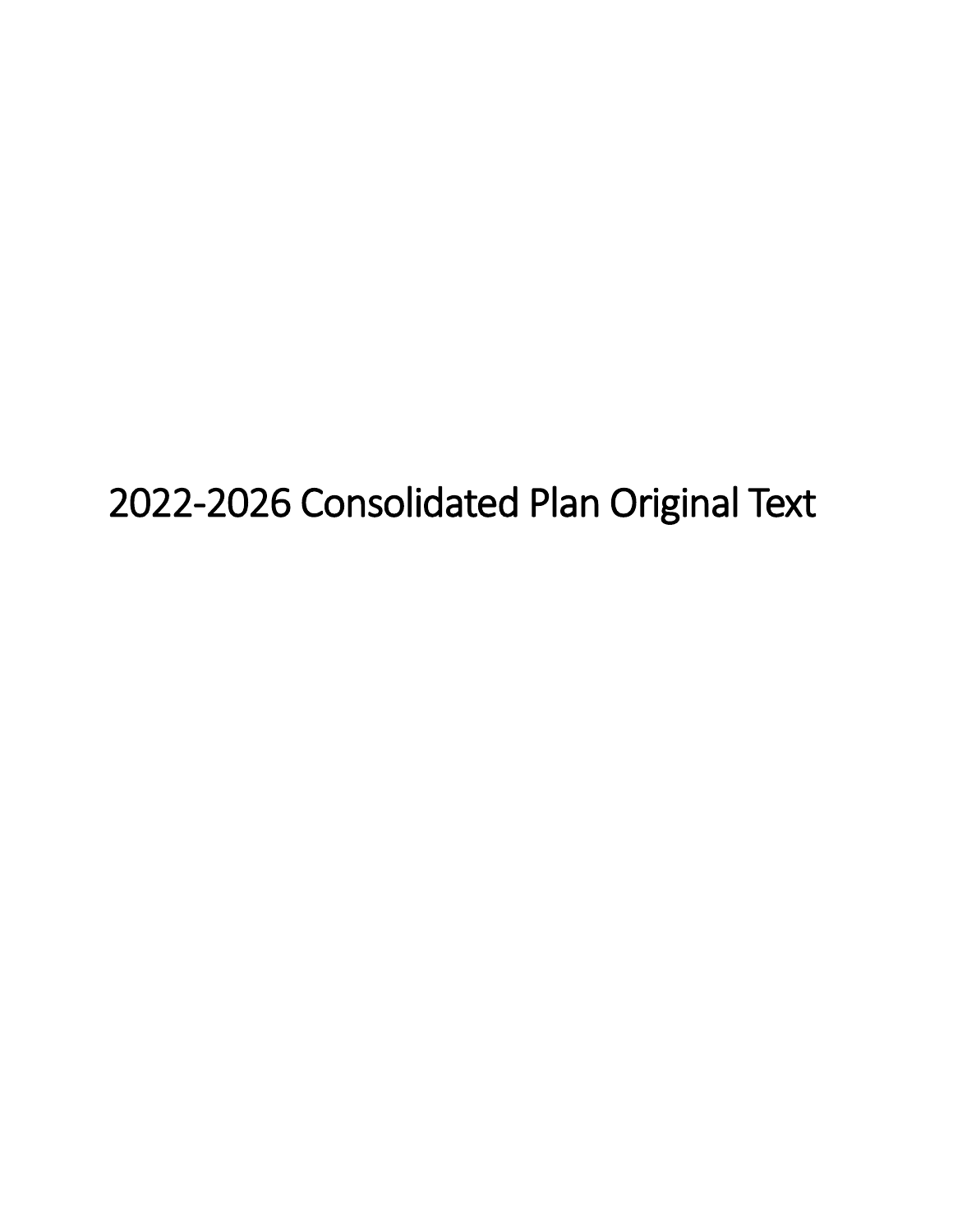# **NA-10 Housing Needs Assessment - 24 CFR 91.205 (a,b,c) (original)**

#### **Describe the number and type of single person households in need of housing assistance.**

Data on the number of single-person households in Alexandria with incomes at or below HUD's moderate-income limits are not available.

#### **Are any populations/household types more affected than others by these problems?**

It is difficult to determine the accuracy of some of the population/household type data supplied by the 2013-2017 CHAS because the small population sizes and large margins of error make the data unreliable. In general, small related households, non-related non-elderly households, and extremely low-income renter households had the highest cost burdens. The number of overcrowded households and households with other housing problems cannot be reliably determined at any income level or housing size.

**Describe the characteristics and needs of Low-income individuals and families with children (especially extremely low-income) who are currently housed but are at imminent risk of either residing in shelters or becoming unsheltered 91.205(c)/91.305(c)). Also discuss the needs of formerly homeless families and individuals who are receiving rapid re-housing assistance and are nearing the termination of that assistance**

Many of the individuals and families with children who are at imminent risk of becoming homeless in the City are considered severely cost burdened. Households with special needs such as mental illness, substance abuse problems, developmental disabilities or other long-term disabling conditions are at the highest risk for homelessness.

Most households at imminent risk for homelessness are at or below 50% of the Area Median Income. With rent prices higher than the HUD's fair market rate standard, these households are paying well over 50% of their income on rent. Many households are working minimum wage jobs in the food and beverage industry, or low wage labor market and/or are living in doubled up situations with friends or family. Any crisis situation such as the loss of a job or serious medical issues may lead to the inability to pay rent or their mortgage. The COVID-19 pandemic has brought this issue into the spotlight as massive job losses in low wage job sectors have led to millions of people across the country struggling to pay their rent, including thousands in Alexandria.

Households that are receiving social security disability benefits have a particularly difficult time finding stable, affordable housing in the City. Many receive less than \$1,000 a month, which is not enough to afford even a room to rent. These households are not able to work to increase their income due to their disability. Many of these households need additional supportive services to assist them in maintaining their permanent housing. Services such as mental health/substance abuse treatment, life skills training, and better access to health care are helpful in keeping this vulnerable population stably housed.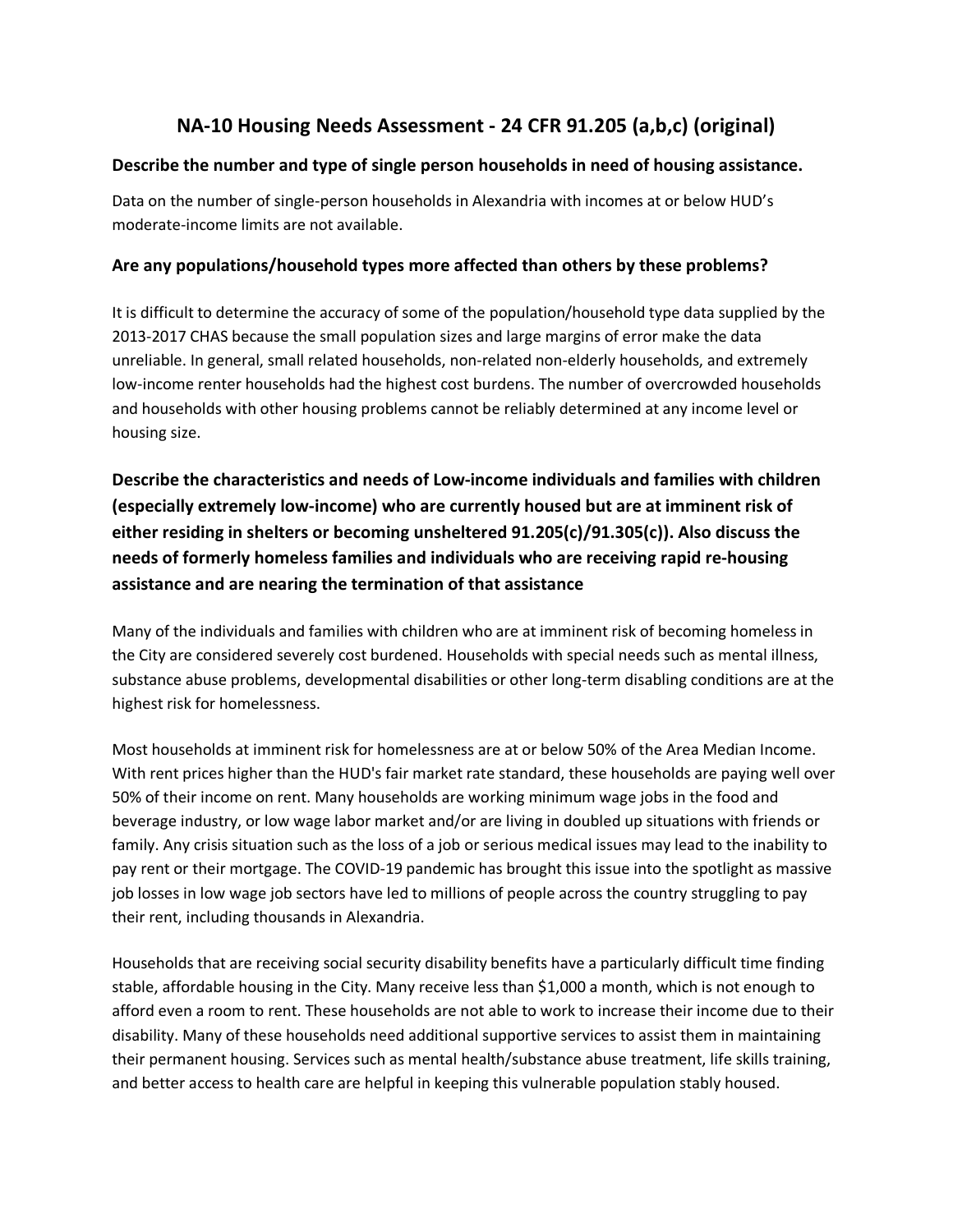There has been an increase in culturally diverse households seeking homeless prevention services, with many of the households coming from Middle Eastern, African, and Latin American countries. Families from these communities have limited proficiency with the English language and American culture. Some have adult members that have never worked before and are now required to learn a new language and enter the workforce. These skills take time to develop and can create challenges for some cultures to assimilate to. Some of these households have complex trauma histories, compounding their situations.

Many of these households need affordable housing options or long-term rental subsidies. There is a need for vocational counseling and education, along with more supportive services tailored to each household's needs. Legal status can present challenges to obtaining jobs and housing/housing assistance.

## **If a jurisdiction provides estimates of the at-risk population(s), it should also include a description of the operational definition of the at-risk group and the methodology used to generate the estimates:**

There are no local data that can be used to accurately determine the extent of persons at risk of homelessness.

#### **Specify particular housing characteristics that have been linked with instability and an increased risk of homelessness**

Households living in doubled up and/or overcrowded housing situations, households with special needs such as mental illness, substance abuse, HIV/AIDS, and those who have experienced homelessness in the past are more likely to be unstable and have an increased risk of homelessness. These households are also becoming more housing cost burdened as housing cost continues to rise faster than incomes in low-wage sectors.

The COVID-19 pandemic has also increased housing instability among extremely low- and lowincome renters with service industry jobs. Rent relief programs and eviction moratoria have provided temporary reprieves, but the long-term effects of the pandemic on housing stability have yet to be seen.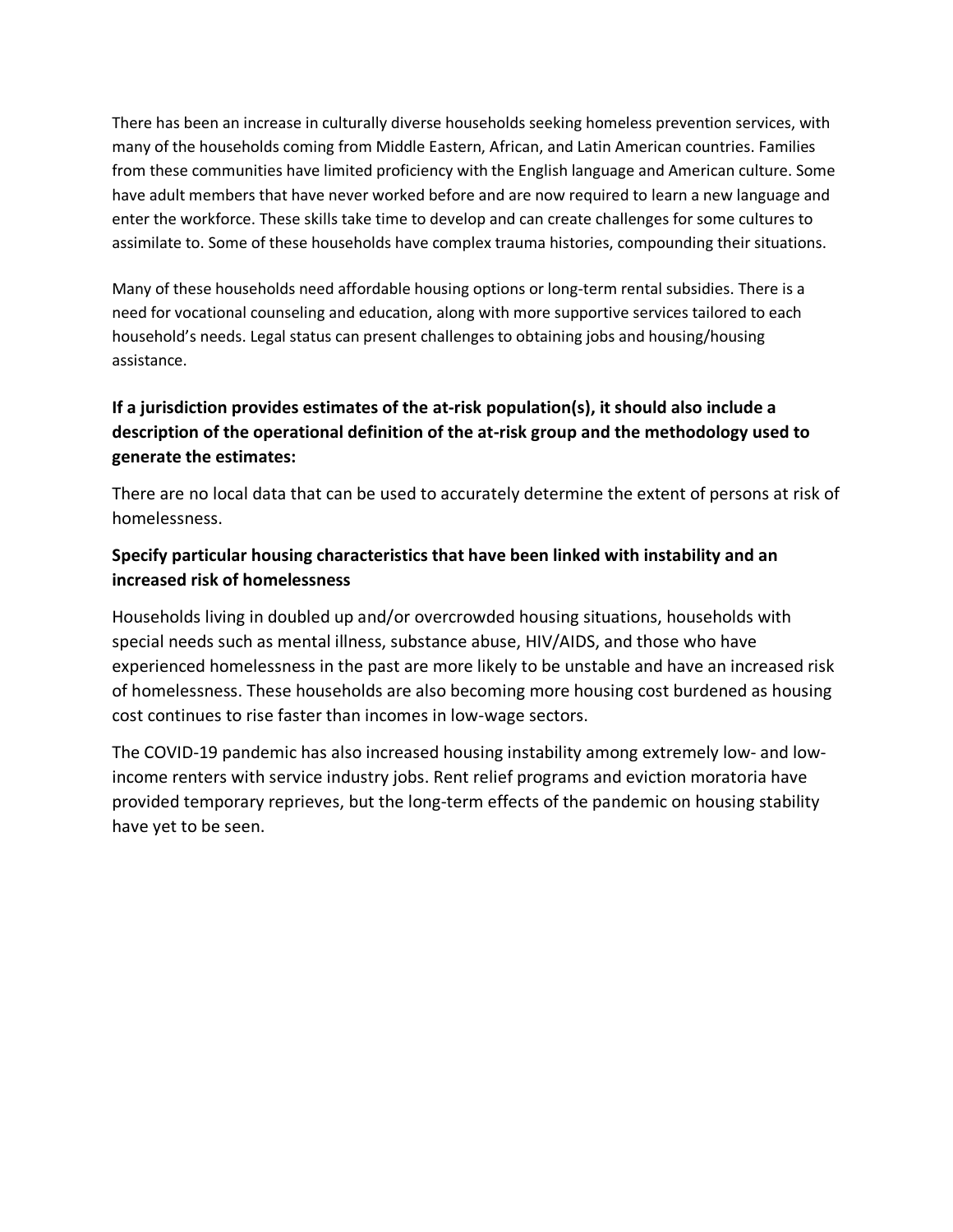# **MA-50 Needs and Market Analysis Discussion (original)**

#### **Are there other strategic opportunities in any of these areas?**

Arlandria is currently undergoing a planning process which includes proposed provisions to protect market-affordable rental housing from the effects of Amazon's relocation. This planning process will also pinpoint other community needs and identify strategies to fill these needs. The preservation, improvement and expansion of committed, deeply affordable housing have been identified as top priorities, along with provision of community and health services in the neighborhood.

# **SP-25 Priority Needs - 91.215(a)(2) (original)**

#### **Priority Needs**

| 3 | <b>Priority Need</b><br><b>Name</b>          | <b>Maintain Housing Stability</b>                                                 |  |  |  |  |  |  |
|---|----------------------------------------------|-----------------------------------------------------------------------------------|--|--|--|--|--|--|
|   | <b>Priority Level</b>                        | High                                                                              |  |  |  |  |  |  |
|   | <b>Population</b>                            | <b>Extremely Low</b>                                                              |  |  |  |  |  |  |
|   |                                              | Low                                                                               |  |  |  |  |  |  |
|   |                                              | Elderly                                                                           |  |  |  |  |  |  |
|   |                                              | Elderly                                                                           |  |  |  |  |  |  |
|   |                                              | Frail Elderly                                                                     |  |  |  |  |  |  |
|   |                                              | <b>Persons with Mental Disabilities</b>                                           |  |  |  |  |  |  |
|   |                                              | Persons with Physical Disabilities                                                |  |  |  |  |  |  |
|   |                                              | Persons with Developmental Disabilities                                           |  |  |  |  |  |  |
|   | Geographic                                   | City of Alexandria                                                                |  |  |  |  |  |  |
|   | <b>Areas Affected</b>                        |                                                                                   |  |  |  |  |  |  |
|   | <b>Associated Goals</b>                      | Maintain or Improve Living Conditions                                             |  |  |  |  |  |  |
|   |                                              | <b>Maintain Housing Affordability</b>                                             |  |  |  |  |  |  |
|   | <b>Description</b>                           | The City will provide aid to existing low-income homeowners and renters who       |  |  |  |  |  |  |
|   |                                              | need assistance to remain in their current homes for accessibility, habitability, |  |  |  |  |  |  |
|   |                                              | or tax burden reasons.                                                            |  |  |  |  |  |  |
|   | <b>Basis for Relative</b><br><b>Priority</b> |                                                                                   |  |  |  |  |  |  |

#### **Table 1 – Priority Needs Summary**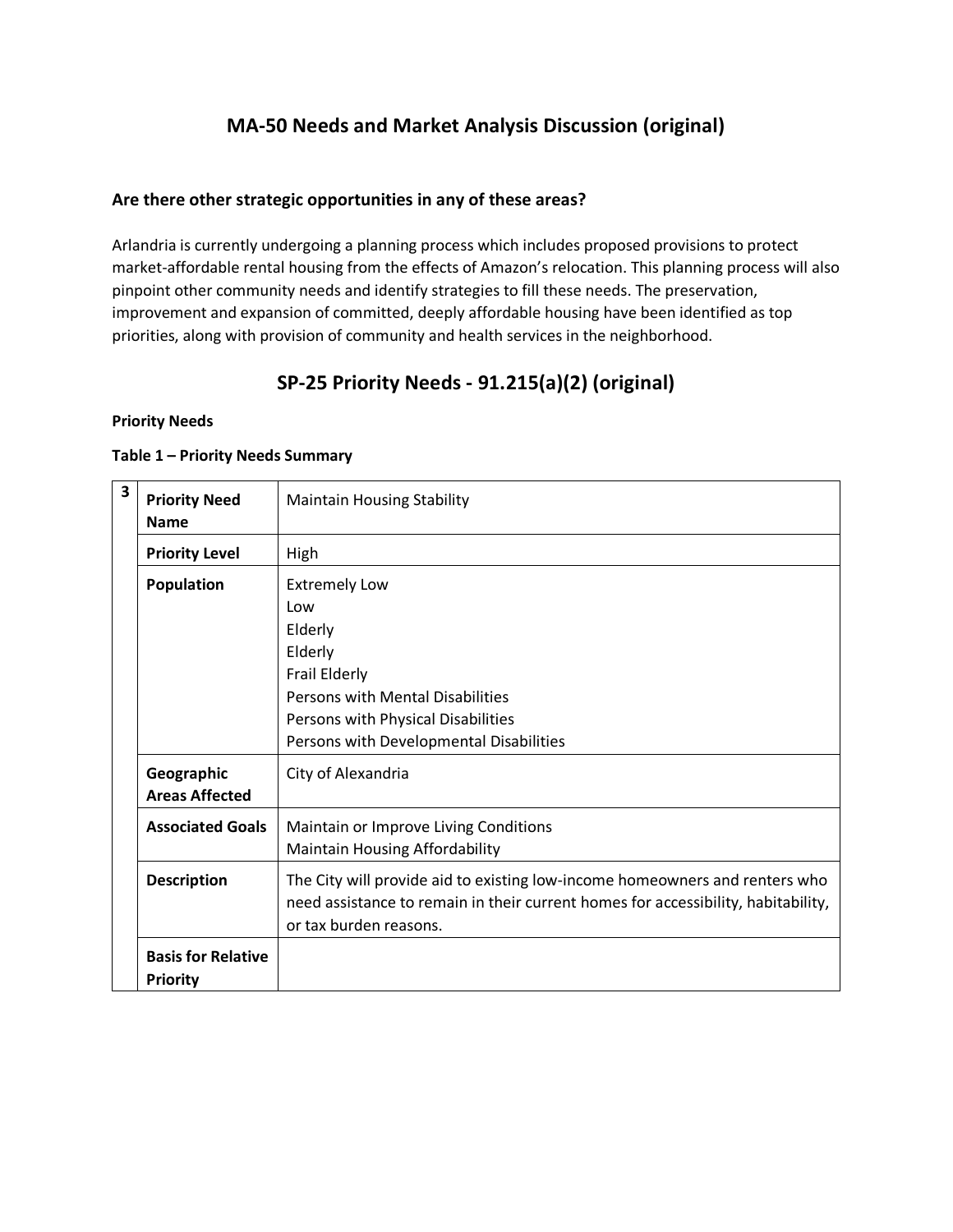# **SP-30 Influence of Market Conditions – 91.215 (b) (original)**

#### **Influence of Market Conditions**

| <b>Affordable</b><br><b>Housing Type</b>                  | <b>Market Characteristics that will influence</b><br>the use of funds available for housing type                                                                                                                                                                                                                                                                                                                                                                                                                                                                                                                                                                                                                                                                                                                                           |
|-----------------------------------------------------------|--------------------------------------------------------------------------------------------------------------------------------------------------------------------------------------------------------------------------------------------------------------------------------------------------------------------------------------------------------------------------------------------------------------------------------------------------------------------------------------------------------------------------------------------------------------------------------------------------------------------------------------------------------------------------------------------------------------------------------------------------------------------------------------------------------------------------------------------|
| <b>Tenant Based</b><br><b>Rental Assistance</b><br>(TBRA) | N/A                                                                                                                                                                                                                                                                                                                                                                                                                                                                                                                                                                                                                                                                                                                                                                                                                                        |
| <b>TBRA for Non-</b><br>Homeless Special<br><b>Needs</b>  | N/A                                                                                                                                                                                                                                                                                                                                                                                                                                                                                                                                                                                                                                                                                                                                                                                                                                        |
| <b>New Unit</b><br>Production                             | Unit production in Alexandria is very expensive due to a scarcity of available<br>land and rising construction costs. Because of this, the City typically uses most<br>or all of its available HOME funds to support new construction of affordable<br>units.                                                                                                                                                                                                                                                                                                                                                                                                                                                                                                                                                                              |
| Rehabilitation                                            | The City usually undertakes rehabilitation projects at the request of an<br>individual homeowner or tenant. Market conditions do not influence these<br>kinds of projects.                                                                                                                                                                                                                                                                                                                                                                                                                                                                                                                                                                                                                                                                 |
| Acquisition,<br>including<br>preservation                 | City funds are typically used to support two kinds of acquisition: individual units<br>for affordable resale and rental developments for affordable unit preservation.<br>The former is affected by the number of foreclosed and short sale units on the<br>market suitable for purchase and resale and the latter by whether any rental<br>developments are up for sale. The purchase of rental units for preservation also<br>requires willing lenders or investors, which can be difficult to find. The<br>Washington Housing Initiative, created by Amazon and JBG Smith, is willing to<br>finance these kinds of purchases, so it is possible more rental units will be<br>acquired for preservation during the Plan period. It is unclear what effect the<br>pandemic will have on the availability of rental developments for sale. |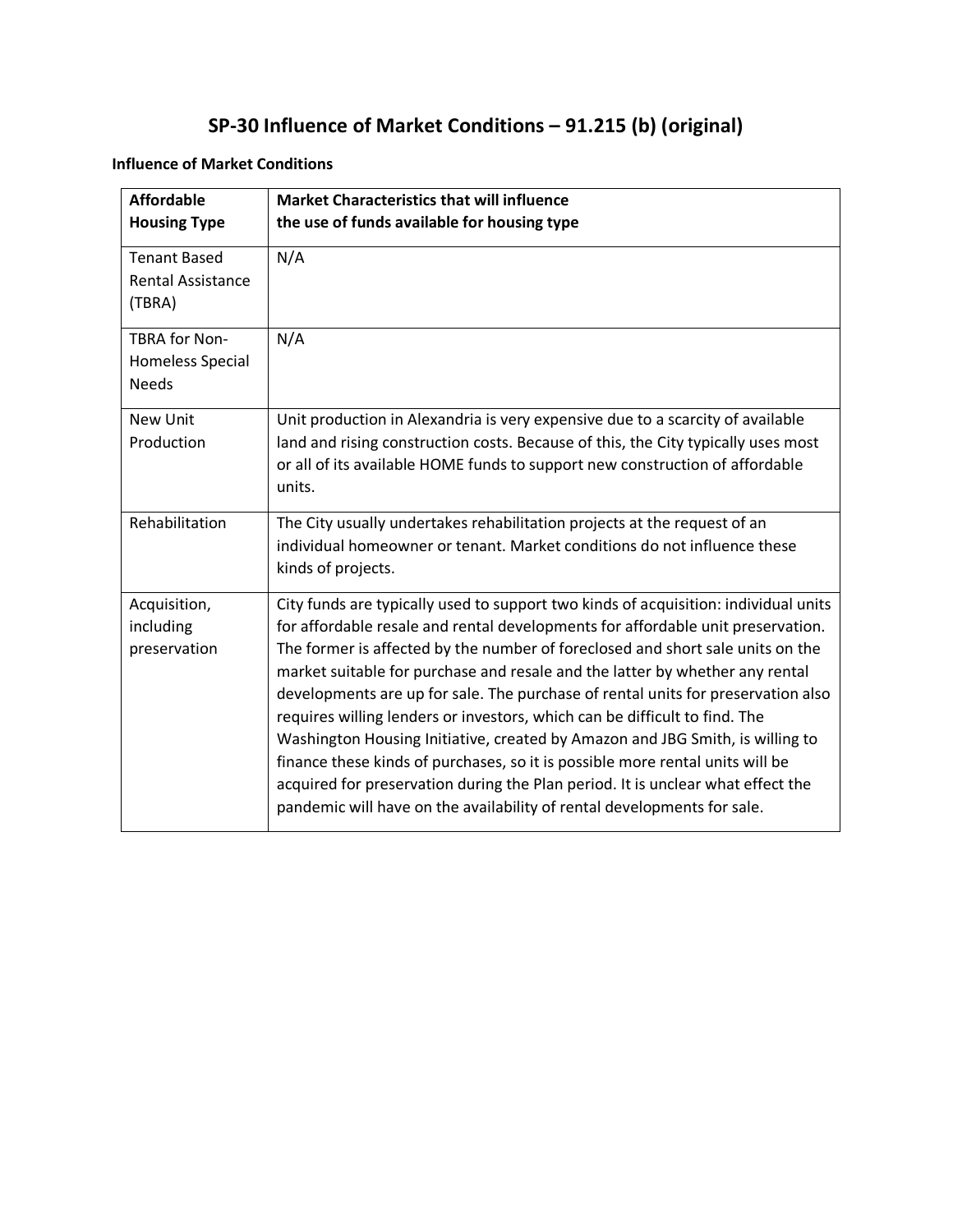## **SP-35 Anticipated Resources - 91.215(a)(4), 91.220(c)(1,2)**

#### **Introduction**

The following table shows the amount of funds expected to be available in year one of this Consolidated Plan and the subsequent four years. The amount are based on the current federal funding allocations and projected allocations for the next four years. These may change depending on changes in federal budget priorities.

#### **Anticipated Resources**

| Program     | <b>Source</b>       | <b>Uses of Funds</b>                                                                                                           |                                   |                         | <b>Expected Amount Available Year 1</b>      |             | <b>Expected</b><br><b>Amount</b><br><b>Available</b><br>Remainder<br>of ConPlan<br>\$ | <b>Narrative Description</b>                                                                                                                                                                                                                                            |
|-------------|---------------------|--------------------------------------------------------------------------------------------------------------------------------|-----------------------------------|-------------------------|----------------------------------------------|-------------|---------------------------------------------------------------------------------------|-------------------------------------------------------------------------------------------------------------------------------------------------------------------------------------------------------------------------------------------------------------------------|
|             | of<br><b>Funds</b>  |                                                                                                                                | Annual<br><b>Allocation:</b><br>Ş | Program<br>Income:<br>Ş | <b>Prior Year</b><br><b>Resources:</b><br>\$ | Total:<br>Ş |                                                                                       |                                                                                                                                                                                                                                                                         |
| <b>CDBG</b> | public -<br>federal | Acquisition<br>Admin and<br>Planning<br>Economic<br>Development<br>Housing<br>Public<br>Improvements<br><b>Public Services</b> | 1,173,007                         | 375,000                 | 360,000                                      | 1,908,007   | 4,560,000                                                                             | CDBG funds will be used to support<br>community development programs<br>for low to moderate income<br>households. Programs include: Home<br>Rehab Loan Program; Winter Shelter<br>program; the Transitional Assistance<br>Program; and eviction prevention<br>programs. |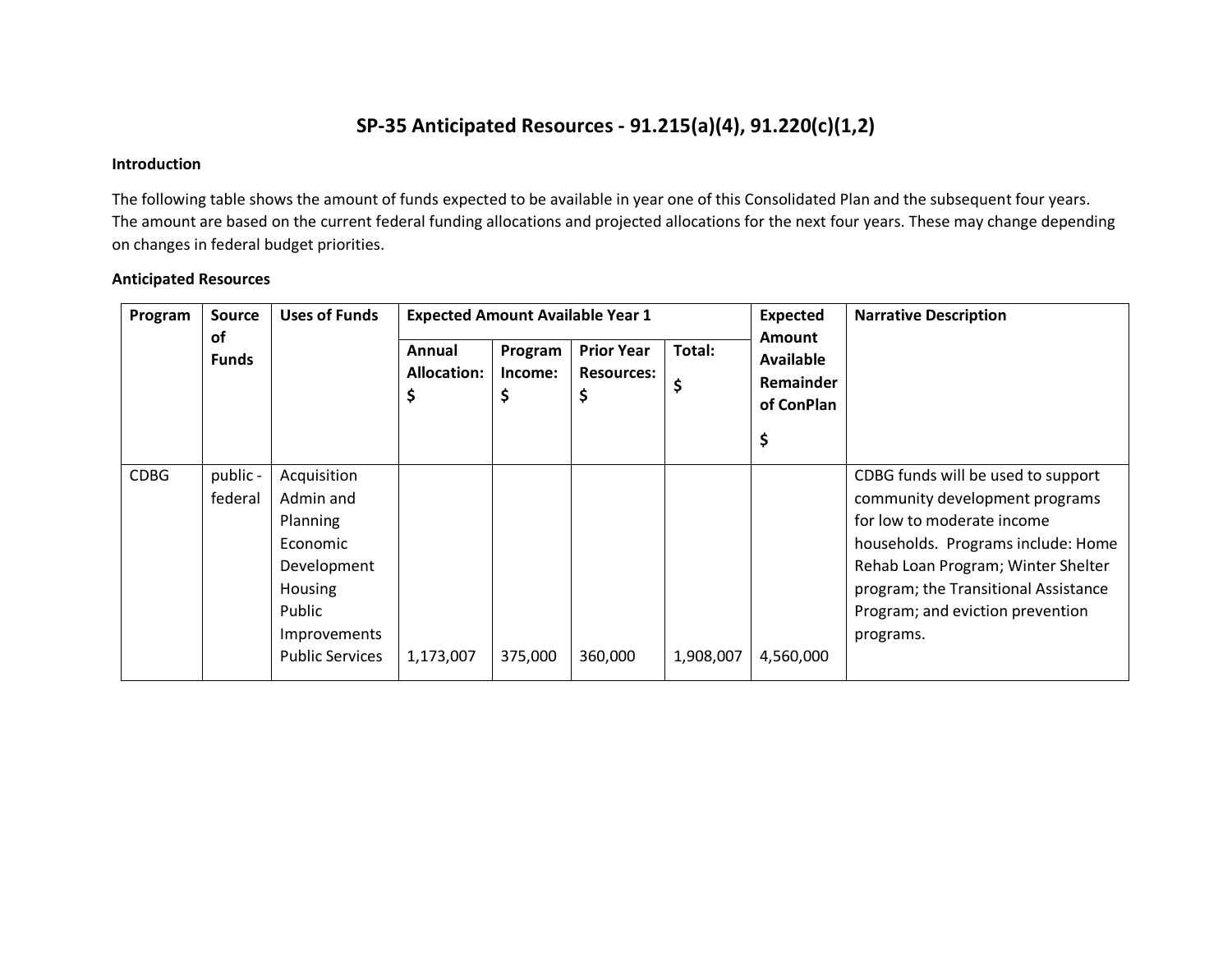| Program     | <b>Source</b>       | <b>Uses of Funds</b>                                                                                                                                                                            |                                    |                          | <b>Expected Amount Available Year 1</b>      |              | <b>Expected</b>                                                    | <b>Narrative Description</b>                                                                                                                                                                                                                                         |
|-------------|---------------------|-------------------------------------------------------------------------------------------------------------------------------------------------------------------------------------------------|------------------------------------|--------------------------|----------------------------------------------|--------------|--------------------------------------------------------------------|----------------------------------------------------------------------------------------------------------------------------------------------------------------------------------------------------------------------------------------------------------------------|
|             | of<br><b>Funds</b>  |                                                                                                                                                                                                 | Annual<br><b>Allocation:</b><br>\$ | Program<br>Income:<br>\$ | <b>Prior Year</b><br><b>Resources:</b><br>\$ | Total:<br>\$ | <b>Amount</b><br><b>Available</b><br>Remainder<br>of ConPlan<br>\$ |                                                                                                                                                                                                                                                                      |
| <b>HOME</b> | public -<br>federal | Acquisition<br>Homebuyer<br>assistance<br>Homeowner<br>rehab<br>Multifamily<br>rental new<br>construction<br>Multifamily<br>rental rehab<br>New<br>construction<br>for ownership<br><b>TBRA</b> | 618,934                            | 250,000                  | 0                                            | 868,934      | 2,340,000                                                          | HOME funds will be used to serve<br>persons with low and moderate<br>incomes. Programs include Flexible<br>Homeownership Assistance Program;<br>and development or preservation of<br>affordable units through<br>acquisition/rehabilitation or new<br>construction. |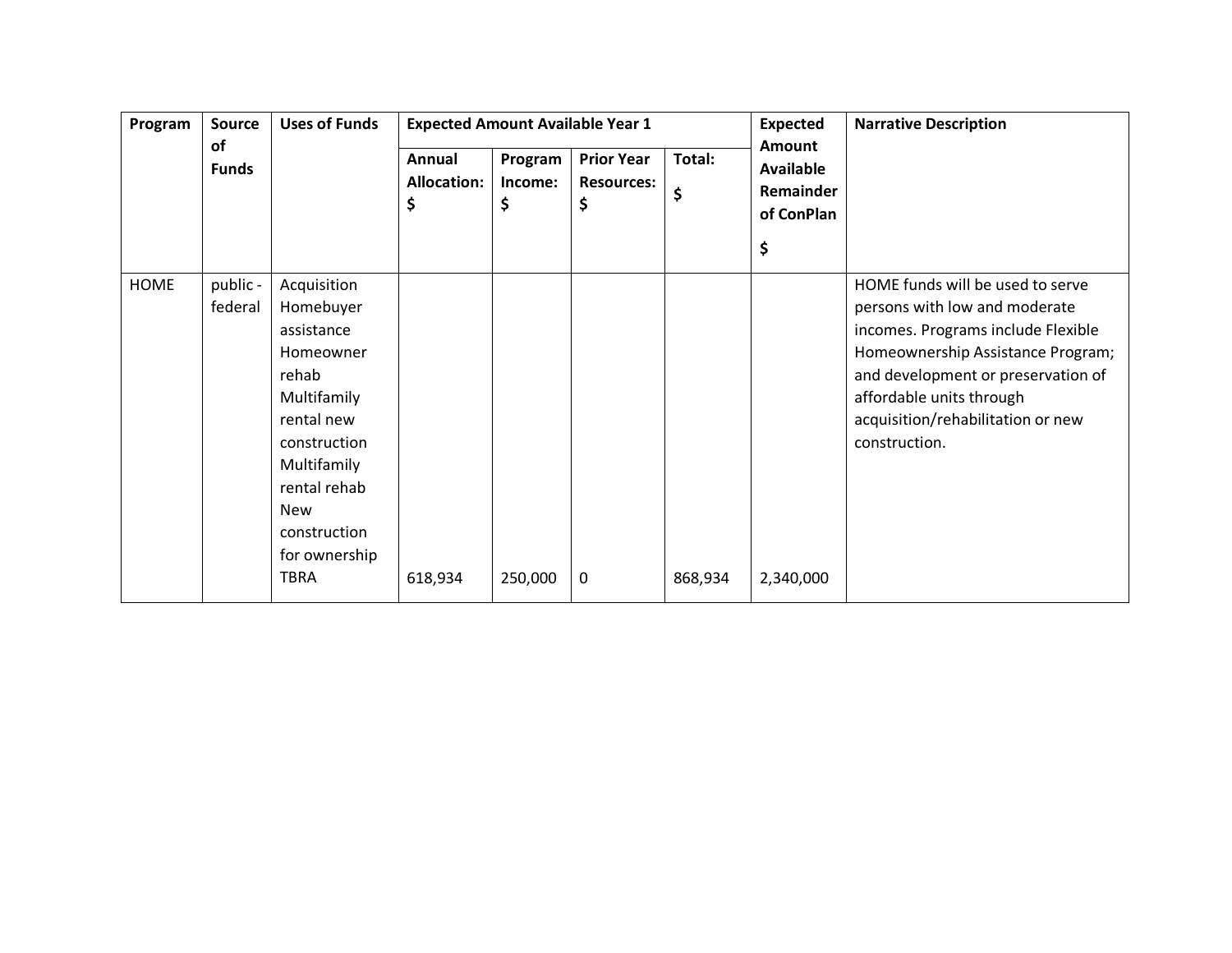| Program        | <b>Source</b>       | <b>Uses of Funds</b>                                                                                                                                           |                                    |                           | <b>Expected Amount Available Year 1</b>      |                                                                       | <b>Expected</b> | <b>Narrative Description</b>                                                                                                                                                                                                                                  |
|----------------|---------------------|----------------------------------------------------------------------------------------------------------------------------------------------------------------|------------------------------------|---------------------------|----------------------------------------------|-----------------------------------------------------------------------|-----------------|---------------------------------------------------------------------------------------------------------------------------------------------------------------------------------------------------------------------------------------------------------------|
|                | of<br><b>Funds</b>  |                                                                                                                                                                | Annual<br><b>Allocation:</b><br>\$ | Program<br>Income:<br>\$. | <b>Prior Year</b><br><b>Resources:</b><br>\$ | <b>Amount</b><br>Total:<br>Available<br>Remainder<br>\$<br>of ConPlan |                 |                                                                                                                                                                                                                                                               |
|                |                     |                                                                                                                                                                |                                    |                           |                                              |                                                                       | \$              |                                                                                                                                                                                                                                                               |
| Section<br>108 | public -<br>federal | Acquisition<br>Economic<br>Development<br><b>Housing</b><br>Multifamily<br>rental new<br>construction<br>Multifamily<br>rental rehab<br>Public<br>Improvements | 5,951,460                          | 0                         | 0                                            | 5,951,460                                                             | 0               | The City intends to use Section 108 as<br>a loan fund to support housing<br>development projects. The use of<br>funds and how much will be<br>expended during a given year will<br>depends on the nature of the projects<br>which might require loan funding. |

**Table 2 - Anticipated Resources**

**Explain how federal funds will leverage those additional resources (private, state and local funds), including a description of how matching requirements will be satisfied**

HOME match requirements will be satisfied with local resources such as City General Fund; ESG match requirements will be satisfied through City General Fund, Virginia Homeless Solutions Program grant, and private resources, volunteer hours, and the Lambert Fund; Homeless Supportive Housing funds match requirements will be satisfied with supportive services, operating costs and administrative costs; and other federal funds will be leveraged with other local and private resources.

**If appropriate, describe publicly owned land or property located within the jurisdiction that may be used to address the needs identified in the plan**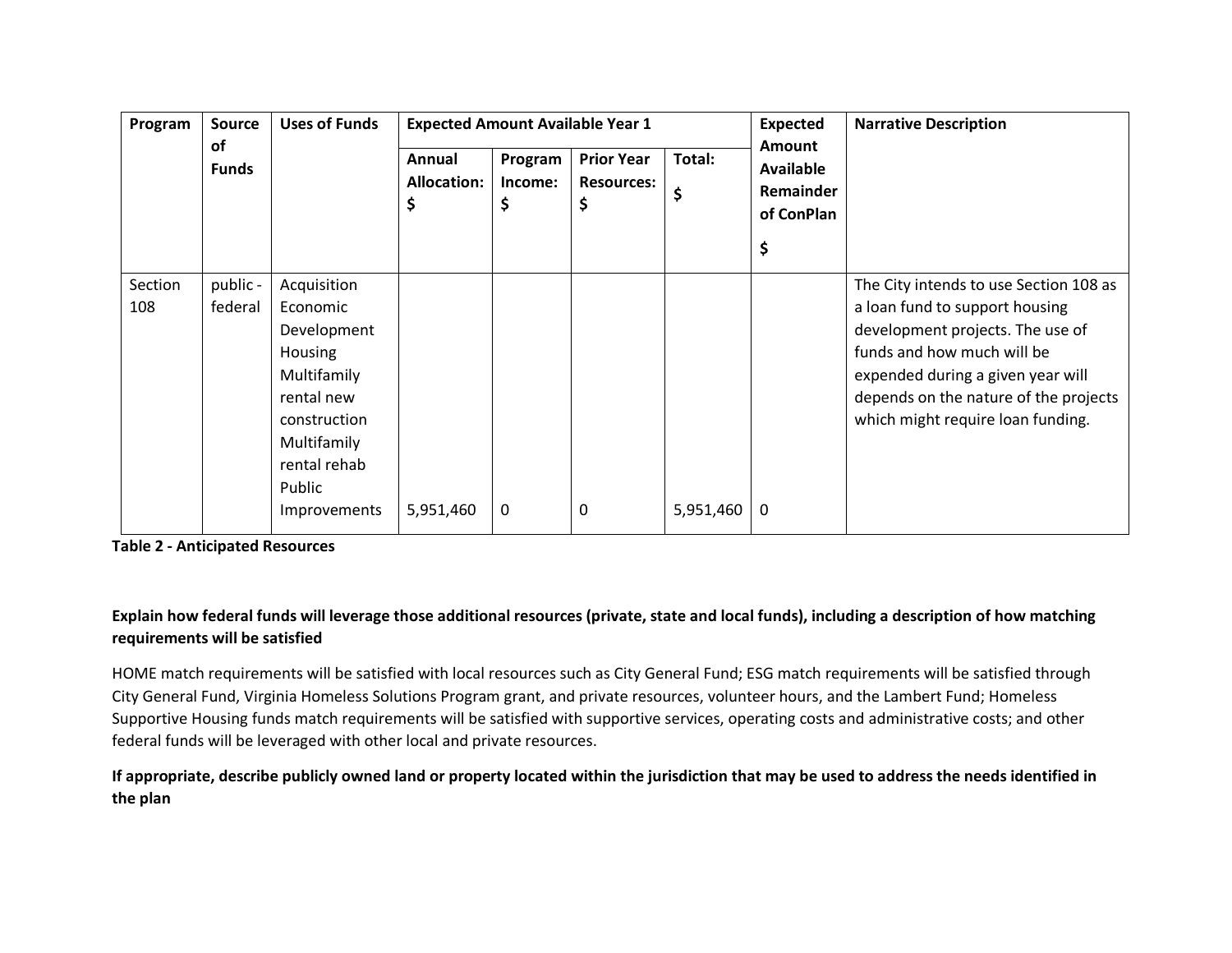The City has identified a wide variety of City owned land and properties as part of the Joint Facility Master Plan process. Each site is being evaluated on a case by case basis to determine if it is appropriate for affordable housing and whether it would be feasible to develop housing there. School facilities are also proposed for consideration for colocation with affordable housing when/if major capital improvement and/or redevelopment projects are planned.

# **SP-45 Goals Summary – 91.215(a)(4)**

#### **Goals Summary Information**

| Sort           | <b>Goal Name</b>         | <b>Start</b> | End  | Category        | Geographic | <b>Needs Addressed</b>  | <b>Funding</b> | <b>Goal Outcome Indicator</b> |
|----------------|--------------------------|--------------|------|-----------------|------------|-------------------------|----------------|-------------------------------|
| Order          |                          | Year         | Year |                 | Area       |                         |                |                               |
| 1              | <b>Increase Housing</b>  | 2021         | 2025 | Affordable      | City of    | <b>Equitable Access</b> | CDBG:          | Rental units                  |
|                | Affordability            |              |      | <b>Housing</b>  | Alexandria | to Housing              | \$250,000      | constructed:                  |
|                |                          |              |      |                 |            |                         | HOME:          | 300 Household                 |
|                |                          |              |      |                 |            |                         | \$4,325,000    | <b>Housing Units</b>          |
|                |                          |              |      |                 |            |                         |                |                               |
|                |                          |              |      |                 |            |                         |                | <b>Direct Financial</b>       |
|                |                          |              |      |                 |            |                         |                | Assistance to                 |
|                |                          |              |      |                 |            |                         |                | Homebuyers:                   |
|                |                          |              |      |                 |            |                         |                | 40 Households                 |
|                |                          |              |      |                 |            |                         |                | Assisted                      |
| $\overline{2}$ | <b>Homeless Services</b> | 2021         | 2025 | <b>Homeless</b> | City of    | Prevent and End         | CDBG:          | <b>Homeless Person</b>        |
|                |                          |              |      |                 | Alexandria | Homelessness            | \$100,000      | Overnight Shelter:            |
|                |                          |              |      |                 |            |                         |                | 1000 Persons Assisted         |
| 3              | Homeless Intervention    | 2021         | 2025 | Affordable      | City of    | Prevent and End         | CDBG:          | Homelessness                  |
|                | and Prevention Services  |              |      | <b>Housing</b>  | Alexandria | Homelessness            | \$250,000      | Prevention:                   |
|                |                          |              |      | Homeless        |            |                         |                | 750 Persons Assisted          |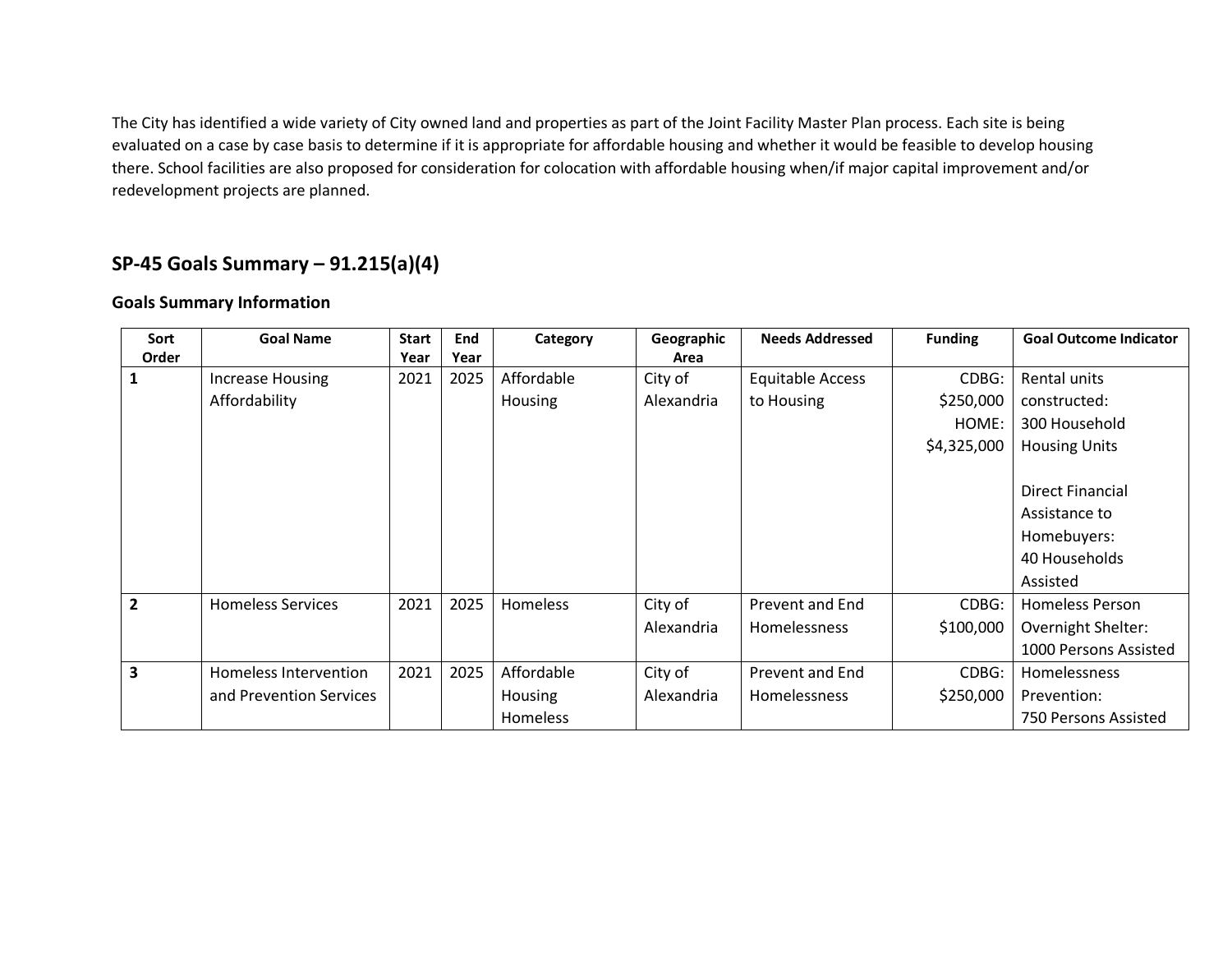| Sort                    | <b>Goal Name</b>              | <b>Start</b> | End  | Category             | Geographic | <b>Needs Addressed</b>  | <b>Funding</b> | <b>Goal Outcome Indicator</b> |
|-------------------------|-------------------------------|--------------|------|----------------------|------------|-------------------------|----------------|-------------------------------|
| Order                   |                               | Year         | Year |                      | Area       |                         |                |                               |
| 4                       | Maintain or Improve           | 2021         | 2025 | Affordable           | City of    | <b>Maintain Housing</b> | CDBG:          | Rental units                  |
|                         | Living Conditions             |              |      | <b>Housing</b>       | Alexandria | Stability               | \$5,662,500    | rehabilitated:                |
|                         |                               |              |      | Non-Homeless         |            |                         |                | 12 Household Housing          |
|                         |                               |              |      | <b>Special Needs</b> |            |                         |                | Unit                          |
|                         |                               |              |      |                      |            |                         |                | <b>Homeowner Housing</b>      |
|                         |                               |              |      |                      |            |                         |                | Rehabilitated:                |
|                         |                               |              |      |                      |            |                         |                | 40 Household Housing          |
|                         |                               |              |      |                      |            |                         |                | Unit                          |
| 5                       | <b>Maintain Housing</b>       | 2021         | 2025 | Affordable           | City of    | <b>Maintain Housing</b> |                | Other: 100 Other              |
|                         | Affordability                 |              |      | Housing              | Alexandria | Stability               |                |                               |
| 6                       | <b>Ensure Equal Access to</b> | 2021         | 2025 | Affordable           | City of    | <b>Equitable Access</b> | CDBG:          | Other:                        |
|                         | Housing                       |              |      | Housing              | Alexandria | to Housing              | \$125,000      | 5 Other                       |
| $\overline{\mathbf{z}}$ | Planning and                  | 2021         | 2025 | General              | City of    | General                 | CDBG:          | Other:                        |
|                         | Administration                |              |      | Management           | Alexandria | Management              | \$725,000      | 16 Other                      |
|                         |                               |              |      |                      |            |                         | HOME:          |                               |
|                         |                               |              |      |                      |            |                         | \$125,000      |                               |

**Table 3 – Goals Summary**

**Goal Descriptions**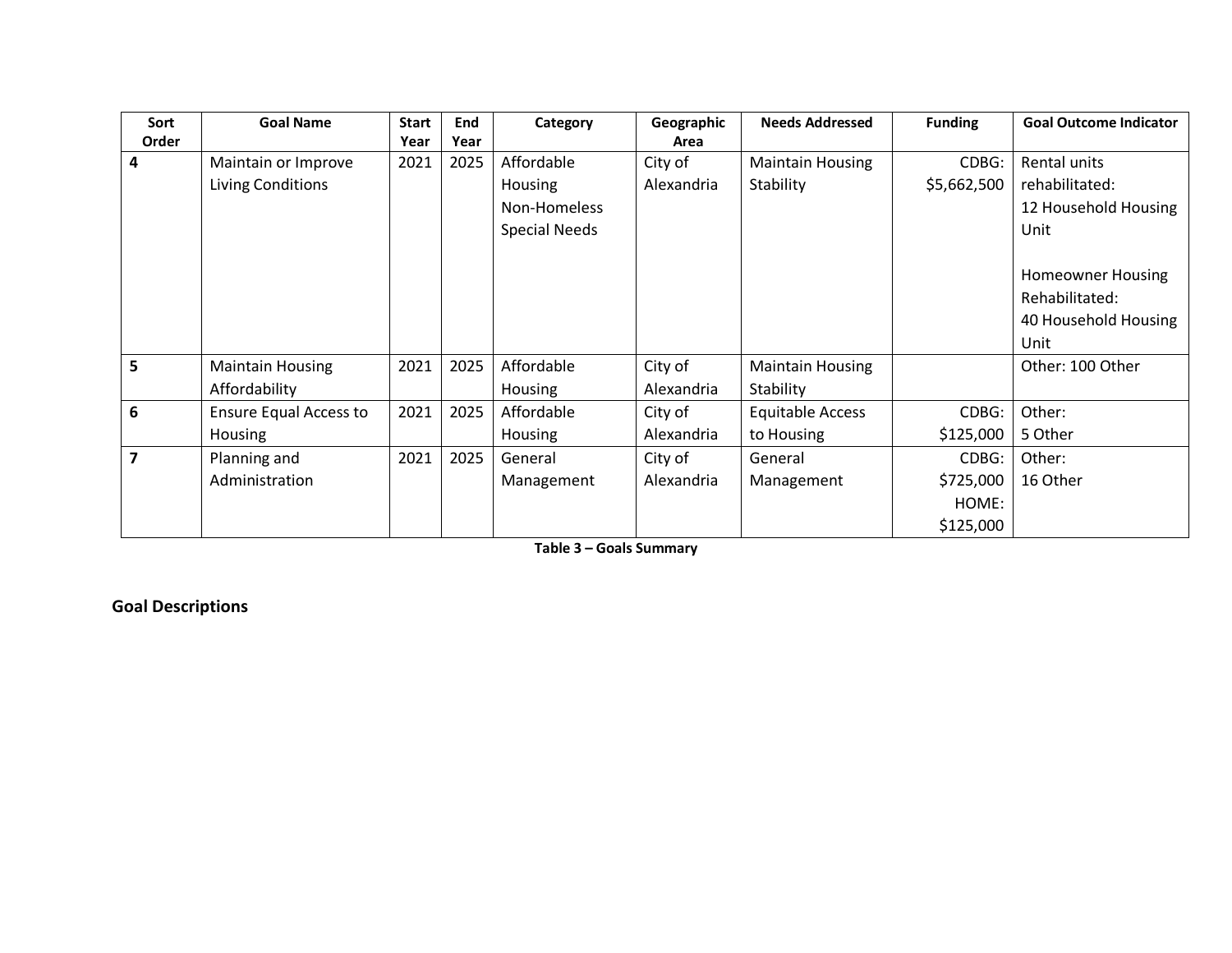| $\mathbf{1}$   | <b>Goal Name</b>           | Increase Housing Affordability                                                                                                                                                                                                                                                                                                                                                                                                                                                                         |
|----------------|----------------------------|--------------------------------------------------------------------------------------------------------------------------------------------------------------------------------------------------------------------------------------------------------------------------------------------------------------------------------------------------------------------------------------------------------------------------------------------------------------------------------------------------------|
|                | Goal<br><b>Description</b> | Using the Housing Opportunities Fund and Section 108 Ioan funds, the City will preserve and/or construct affordable sales<br>and rental housing using federal dollars, along with City General Fund and monies from City Housing Trust Fund. Funds will<br>be provided to non-profit and for-profit developers for use in approved acquisition, rehabilitation, pre-development,<br>development, and construction activities.                                                                          |
|                |                            | Using CDBG and HOME funds, the City will assist moderate-income first-time homebuyers with down payments and<br>closing costs to make homeownership more affordable.                                                                                                                                                                                                                                                                                                                                   |
| $\overline{2}$ | <b>Goal Name</b>           | <b>Homeless Services</b>                                                                                                                                                                                                                                                                                                                                                                                                                                                                               |
|                | Goal<br><b>Description</b> | Through the Winter Overflow Shelter program, coordinated by Carpenter's Shelter, the City will provide seasonal shelter,<br>workshops and linkages to community services from November 1 to April 15 to protect persons experiencing<br>homelessness from exposure-related conditions such as hypothermia and frostbite during cold weather months.                                                                                                                                                    |
| 3              | <b>Goal Name</b>           | <b>Homeless Intervention and Prevention Services</b>                                                                                                                                                                                                                                                                                                                                                                                                                                                   |
|                | Goal<br><b>Description</b> | Through the Transitional Assistance Program, the City provides security deposit and rental assistance to households<br>experiencing or at-risk of homelessness.                                                                                                                                                                                                                                                                                                                                        |
|                |                            | In response to the pandemic, the City is also providing eviction prevention services and utility assistance, but these<br>programs are dependent on federal COVID-19 response funding.                                                                                                                                                                                                                                                                                                                 |
| 4              | <b>Goal Name</b>           | Maintain or Improve Living Conditions                                                                                                                                                                                                                                                                                                                                                                                                                                                                  |
|                | Goal<br><b>Description</b> | Through the Home Rehabilitation Loan Program, eligible homeowners may receive zero-interest, deferred payment<br>rehabilitation loans to cover costs associated with bringing their homes up to code, extending the useful life of their<br>homes, or increasing accessibility for themselves or a member of their household. All loans must be repaid in full in 99<br>years; however, loans become immediately due and payable if the property is sold or transferred during this period of<br>time. |
|                |                            | The Rental Accessibility Modification Progam (RAMP) assists eligible renter households to make accessibility modifications<br>to their units. While landlords are required to allow accessibility modifications under the American with Disabilities Act,<br>they are not required to pay for the modifications. RAMP provides funds for these modifications, allowing tenants to<br>remain in their units.                                                                                            |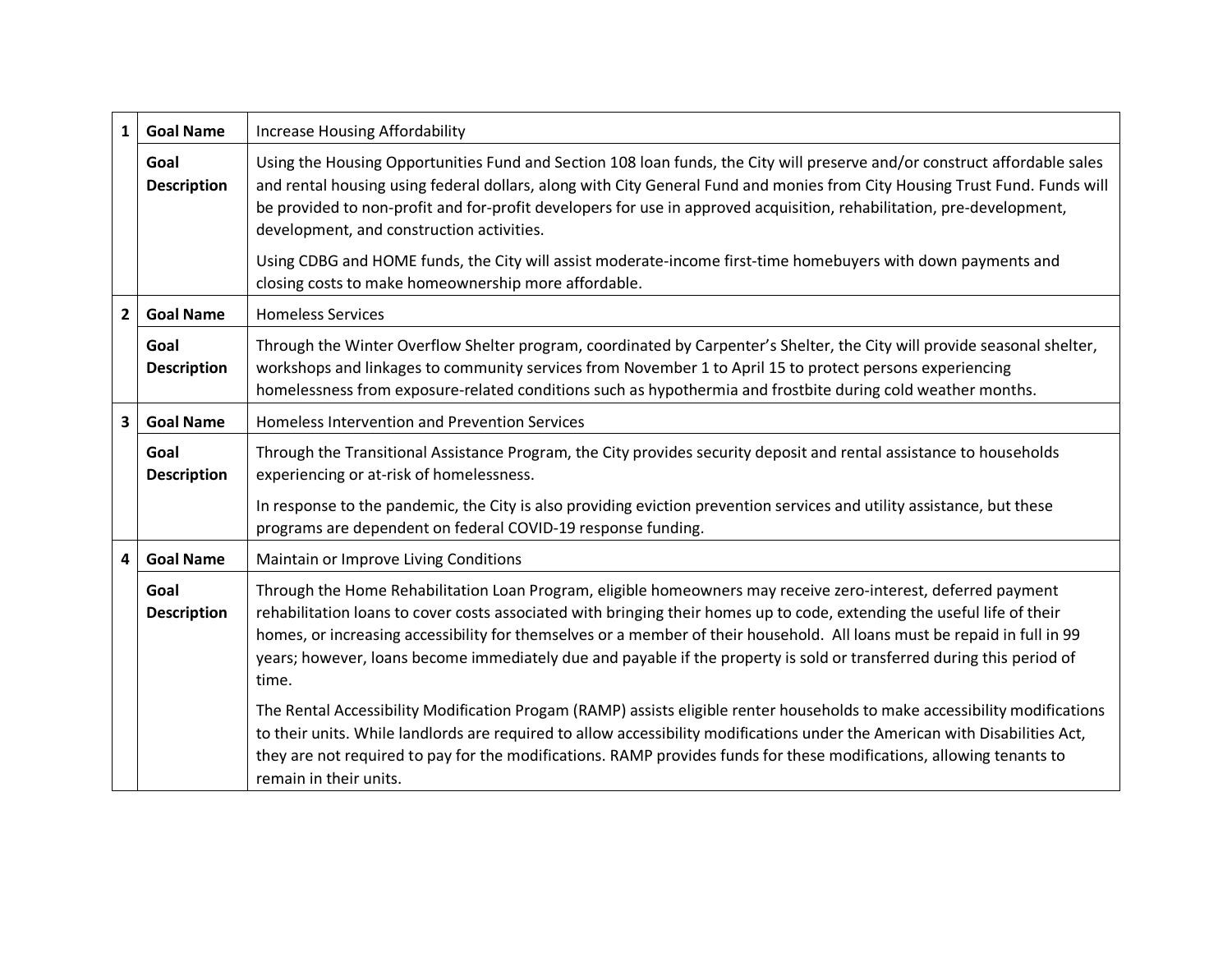| 5. | <b>Goal Name</b>           | <b>Maintain Housing Affordability</b>                                                                                                                                                                           |
|----|----------------------------|-----------------------------------------------------------------------------------------------------------------------------------------------------------------------------------------------------------------|
|    | Goal<br><b>Description</b> | Using HOME, general fund, and Section 108 funds, the City may assist in the rehabilitation or purchase of rental property<br>to maintain long-term affordability.                                               |
|    |                            | The Department of Finance's Property Tax Relief program will also continue to help maintain affordability for elderly or<br>disabled homeowners.                                                                |
| 6  | <b>Goal Name</b>           | <b>Ensure Equal Access to Housing</b>                                                                                                                                                                           |
|    | Goal<br><b>Description</b> | Conduct ongoing fair housing testing to determine the presence of discrimination in the local housing market                                                                                                    |
| 7  | <b>Goal Name</b>           | Planning and Administration                                                                                                                                                                                     |
|    | Goal<br><b>Description</b> | General management, oversight, and coordination of all program-funded activities and programs; and funding for the<br>preparation and submittal of funding applications for required federal reports and plans. |

**Estimate the number of extremely low-income, low-income, and moderate-income families to whom the jurisdiction will provide affordable housing as defined by HOME 91.315(b)(2)**

Approximately 340 families will be provided permanent affordable housing over the plan period.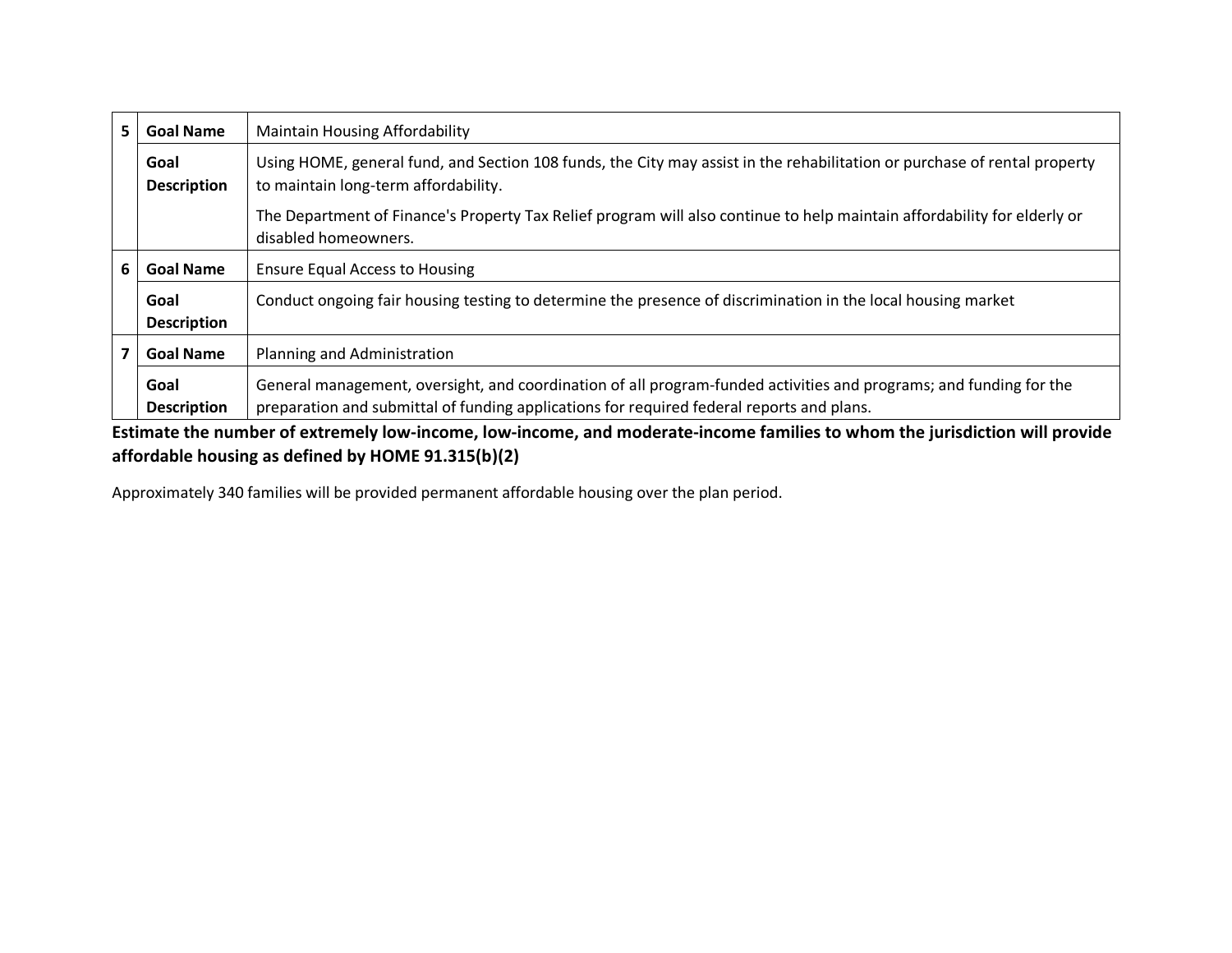# 2022-2026 Consolidated Plan Amended **Text**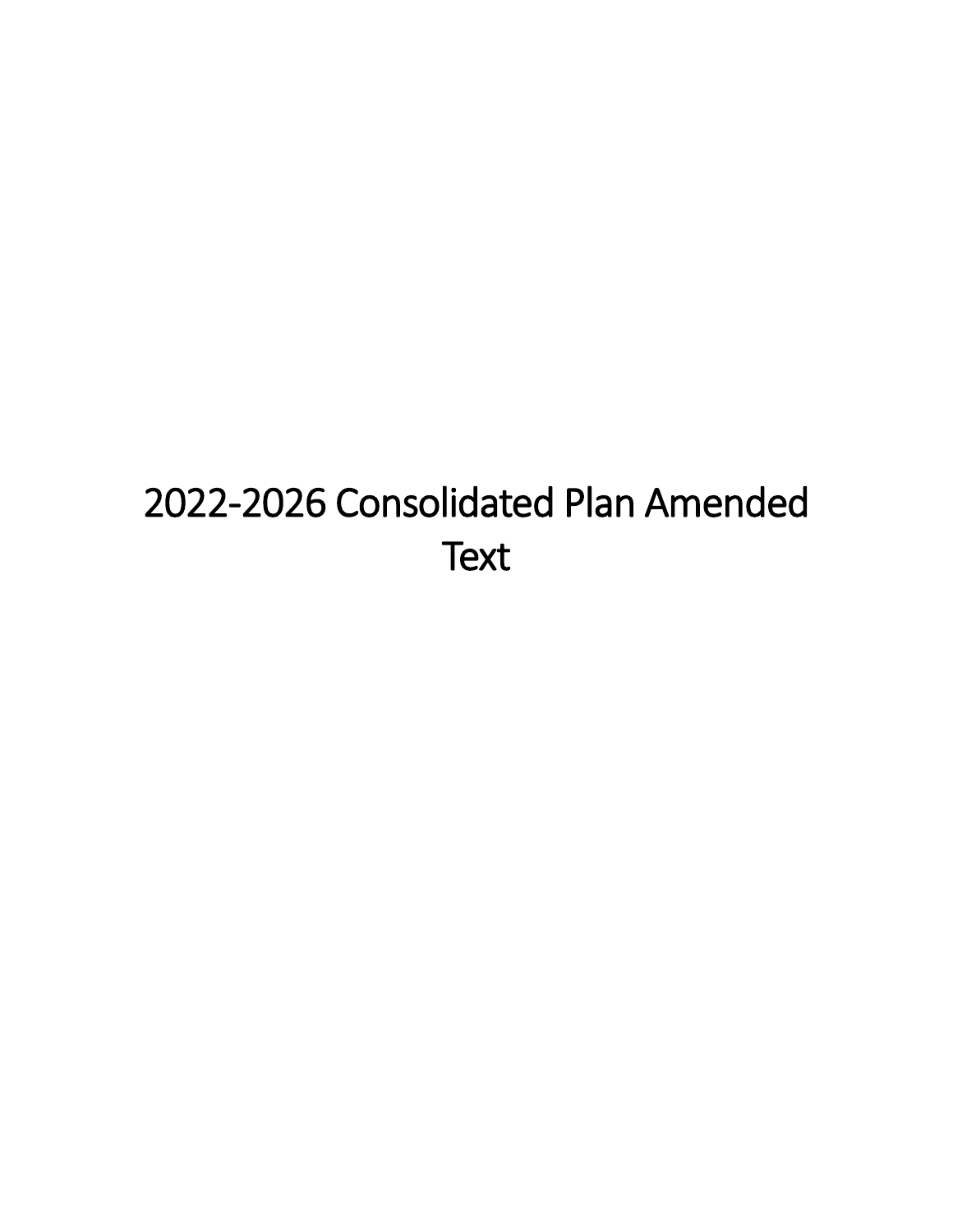# **NA-10 Housing Needs Assessment - 24 CFR 91.205 (a,b,c) (amended)**

#### **Describe the number and type of single person households in need of housing assistance.**

Data on the number of single-person households in Alexandria with incomes at or below HUD's moderate-income limits are not available. However, if one uses the demographics of the applicants for a recently opened affordable development as a proxy for the demand for affordable housing in the area, more than two-thirds of single person households in need of assistance are below 40% AMI, with an additional quarter are below 50% AMI.

#### **Are any populations/household types more affected than others by these problems?**

It is difficult to determine the accuracy of some of the household type data supplied by the 2013-2017 CHAS because the small population sizes and large margins of error make the data unreliable. In general, small related households, non-related non-elderly households, and extremely low-income renter households had the highest cost burdens. The number of overcrowded households and households with other housing problems cannot be reliably determined at any income level or housing size.

On a population level, Hispanic households with incomes below 50% AMI are most likely to experience housing problems of any kind. As almost no households in Alexandria lack plumbing or kitchen facilities, it can be inferred the housing problems experienced by very low-income Hispanic households are cost burden and overcrowding. Hispanic and Black or African-American households are also disproportionally affected by severe cost burdens.

**Describe the characteristics and needs of Low-income individuals and families with children (especially extremely low-income) who are currently housed but are at imminent risk of either residing in shelters or becoming unsheltered 91.205(c)/91.305(c)). Also discuss the needs of formerly homeless families and individuals who are receiving rapid re-housing assistance and are nearing the termination of that assistance**

Many of the individuals and families with children who are at imminent risk of becoming homeless in the City are considered severely cost burdened. Households with special needs such as mental illness, substance abuse problems, developmental disabilities or other long-term disabling conditions are at the highest risk for homelessness.

Households that are receiving social security disability benefits have a particularly difficult time finding stable, affordable housing in the City. Many receive less than \$1,000 a month, which is not enough to afford even a room to rent. These households are not able to work to increase their income due to their disability. Many of these households need additional supportive services to assist them in maintaining their permanent housing. Services such as mental health/substance abuse treatment, life skills training, and better access to health care are helpful in keeping this vulnerable population stably housed.

Most households at imminent risk for homelessness are at or below 50% of the Area Median Income. With rent prices higher than the HUD's fair market rate standard, these households are paying well over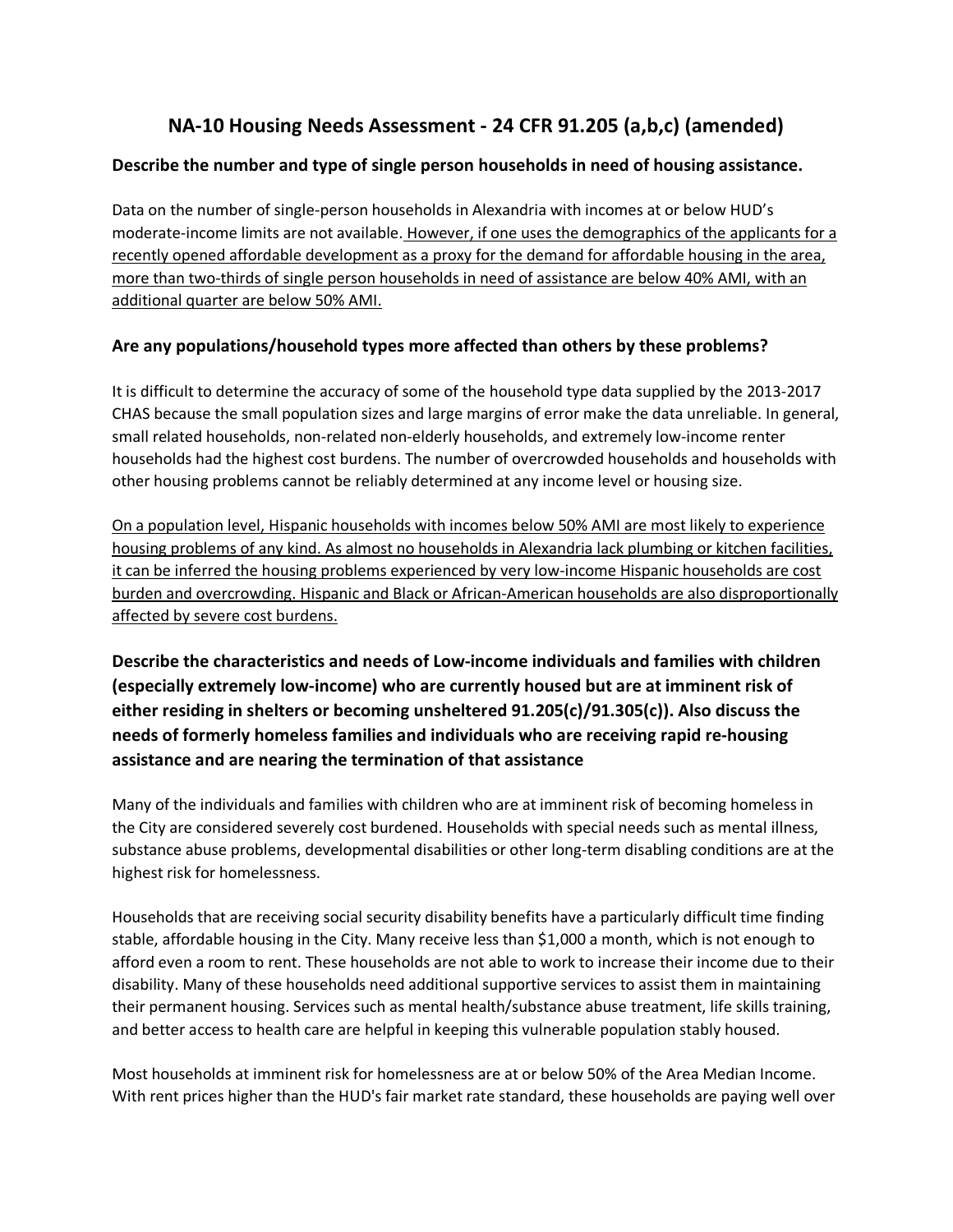50% of their income on rent. Many households are working minimum wage jobs in the food and beverage industry, low wage labor market, or gig economy jobs such as Uber, and/or are living in doubled up situations with friends or family. Any crisis situation such as the loss of a job or serious medical issues may lead to the inability to pay rent or their mortgage. The COVID-19 pandemic has brought this issue into the spotlight as massive job losses in low wage job sectors have led to millions of people across the country struggling to pay their rent, including thousands in Alexandria.

There has been an increase in culturally diverse households seeking homeless prevention services, with many of the households coming from Middle Eastern, African, and Latin American countries. Families from these communities have limited proficiency with the English language and American culture. Some have adult members that have never worked before and are now required to learn a new language and enter the workforce. These skills take time to develop and can create challenges for some cultures to assimilate to. Some of these households have complex trauma histories, compounding their situations.

Many of these households need affordable housing options or long-term rental subsidies. There is a need for vocational counseling and education, along with more supportive services tailored to each household's needs. Legal status can present challenges to obtaining jobs and housing/housing assistance.

## **If a jurisdiction provides estimates of the at-risk population(s), it should also include a description of the operational definition of the at-risk group and the methodology used to generate the estimates:**

There are no local data that can be used to estimate the total number of persons at risk of homelessness as no count of members of special needs populations and those on fixed incomes who are at-risk of homelessness. However, it is to possible to estimate the number of at-risk households with earnings by using the number of applicants to the City's Emergency Rent Relief Assistance Program as a proxy for cost-burdened, very low-income households with earnings. The City received approximately 4,200 applications for rental assistance, with the greatest number of applications coming from Hispanic and Black or African-American households. The applications were also concentrated in Census tracts where the median household income is at 50% AMI or less.

#### **Specify particular housing characteristics that have been linked with instability and an increased risk of homelessness**

Households living in doubled up and/or overcrowded housing situations, households with special needs such as mental illness, substance abuse, HIV/AIDS, low-English proficiency households, households with undocumented members, and households which have experienced homelessness in the past are more likely to experience housing instability and have an increased risk of homelessness. These households are also becoming more housing cost burdened as housing cost continues to rise faster than incomes in low-wage sectors.

Low-English proficiency households and those with at least one member who is undocumented are also at high risk of housing instability. Members of these households frequently work in low wage jobs such food service, hospitality, lawn care, or as construction day laborers.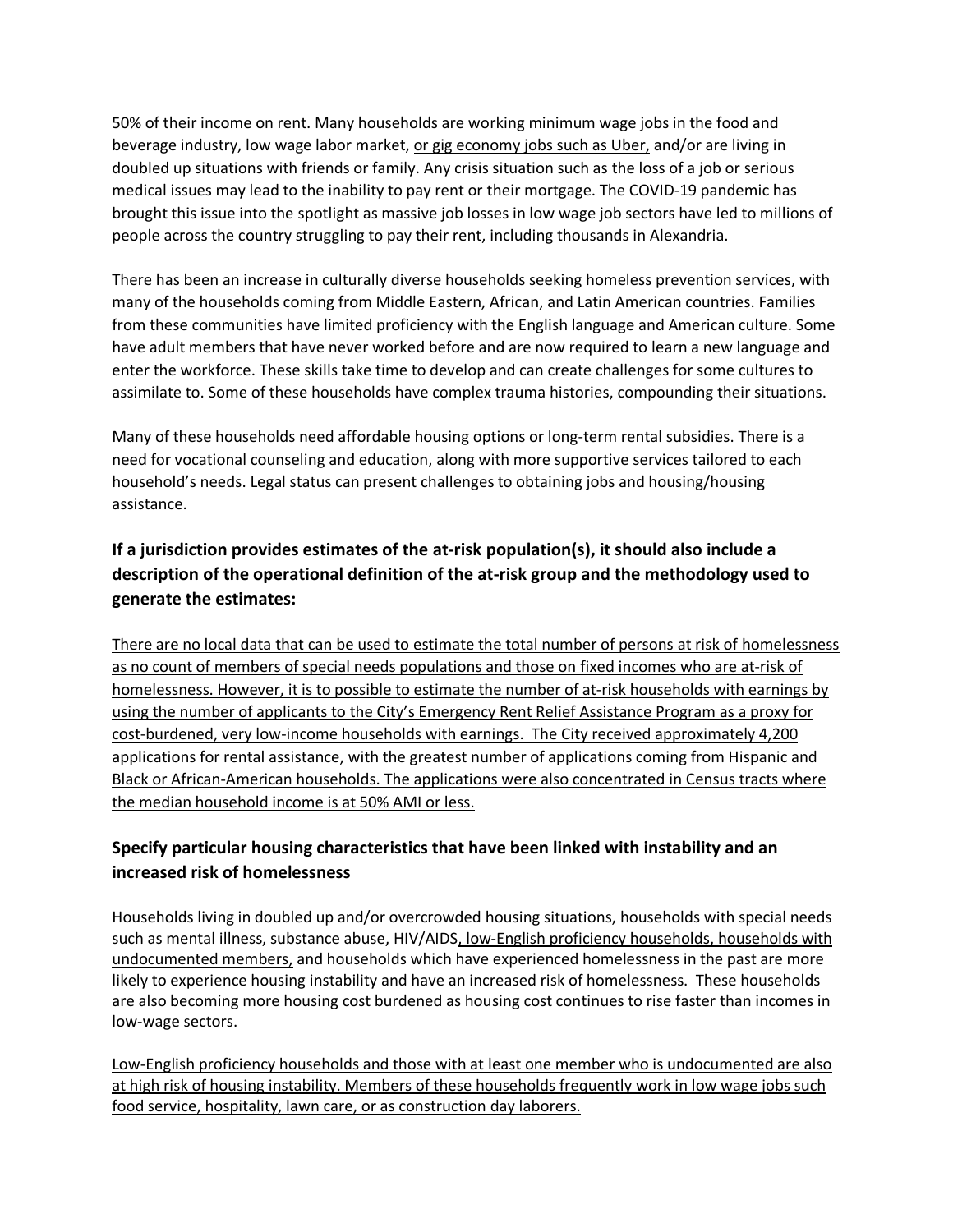Another housing characteristic that is associated with housing instability is eligibility for either the City's Emergency Rent Relief Assistance Program or the Virginia Rent Relief Program. Many renter households who received assistance from these programs were already financially precarious; losing one or two paychecks would be enough to put them at risk of eviction. While the ongoing rental assistance programs have kept many in their homes, eviction rates have been rising since the end of the eviction moratorium. In addition, some households chose to "self-evict" and move before formal eviction proceedings are begun against them. Furthermore, landlords are choosing not to renew the leases of some low-income renter households who received rental assistance or otherwise experienced financial instability during the pandemic. While rental assistance has prevented an "eviction tsunami," it has only slowed, but not stopped, the rising river of low-income renters in search of available, affordable housing. Because of this, any renter household below 50% of AMI who was eligible for either the City's rental relief program or the Virginia Rental Relief Program will be considered to be at increased risk of homelessness. Households that have recently received assistance from a housing relocation coordinator or utilized an eviction storage program will also be considered at risk of future housing instability based on their past instability.

# **MA-50 Needs and Market Analysis Discussion (amended)**

#### **Are there other strategic opportunities in any of these areas?**

Arlandria is currently undergoing a planning process which includes proposed provisions to protect market-affordable rental housing from the effects of Amazon's relocation. This planning process will also pinpoint other community needs and identify strategies to fill these needs. The preservation, improvement and expansion of committed, deeply affordable housing have been identified as top priorities, along with provision of community and health services in the neighborhood.

A large affordable development to be constructed by a non-profit developer is planned for the area. The City plans to use HOME and Section 108 funding to support this project, which will have a quarter of its units affordable to households at 40% AMI.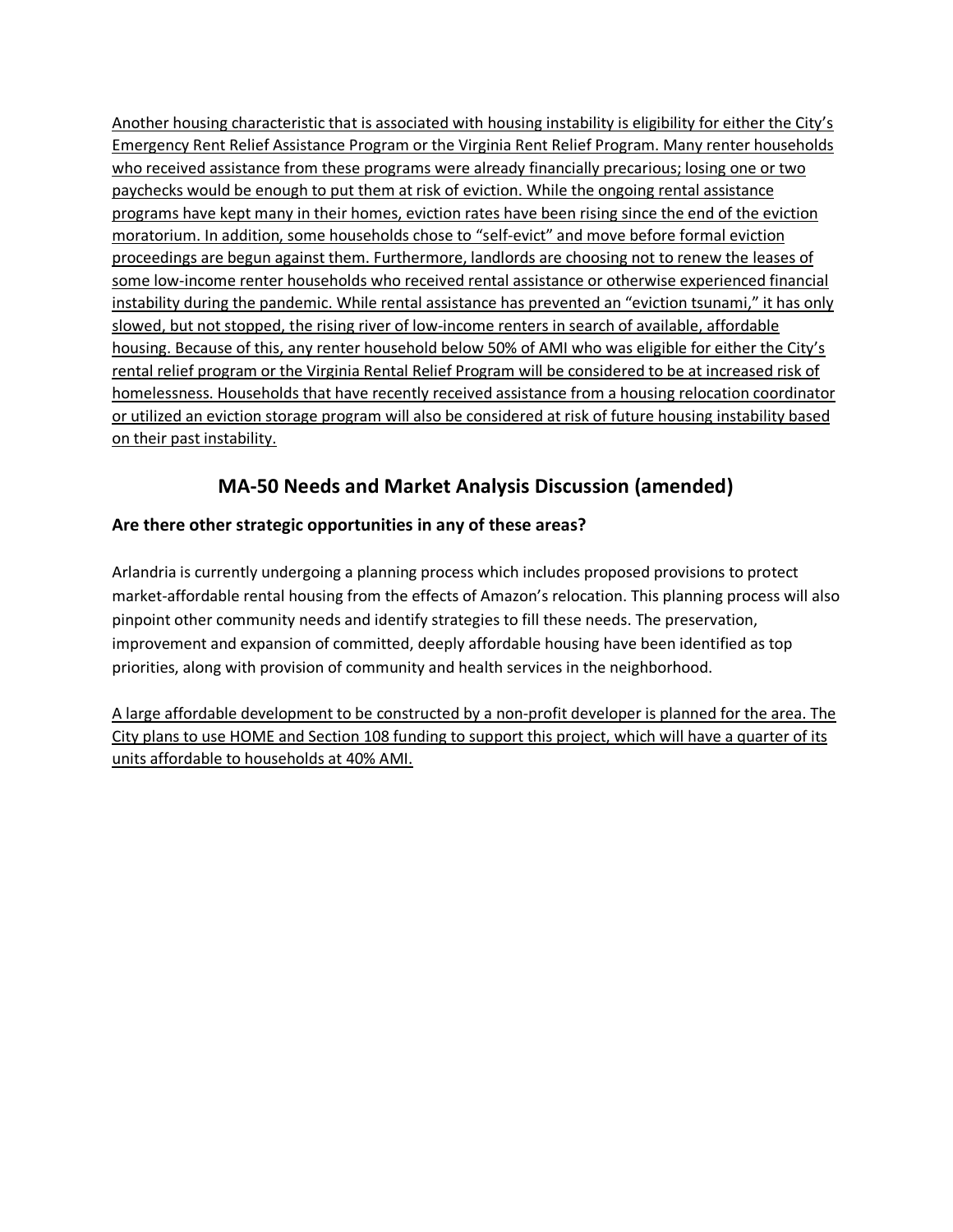# **SP-25 Priority Needs - 91.215(a)(2) (amended)**

#### **Priority Needs**

#### **Table 4 – Priority Needs Summary**

| 3 | <b>Priority Need</b><br><b>Name</b>           | <b>Maintain Housing Stability</b>                                                                                                                                                                                                                                                                                                                                                                       |
|---|-----------------------------------------------|---------------------------------------------------------------------------------------------------------------------------------------------------------------------------------------------------------------------------------------------------------------------------------------------------------------------------------------------------------------------------------------------------------|
|   | <b>Priority Level</b>                         | High                                                                                                                                                                                                                                                                                                                                                                                                    |
|   | Population                                    | <b>Extremely Low</b><br>Low<br>Elderly<br>Elderly<br>Frail Elderly<br>Persons with Mental Disabilities<br>Persons with Physical Disabilities<br>Persons with Developmental Disabilities                                                                                                                                                                                                                 |
|   | Geographic<br><b>Areas</b><br><b>Affected</b> | City of Alexandria                                                                                                                                                                                                                                                                                                                                                                                      |
|   | <b>Associated</b><br>Goals                    | Maintain or Improve Living Conditions<br><b>Maintain Housing Affordability</b>                                                                                                                                                                                                                                                                                                                          |
|   | <b>Description</b>                            | The City will provide aid to existing low-income homeowners and renters who<br>need assistance to remain in their current homes for accessibility, habitability, or<br>tax burden reasons. It will also provide financial support to the owners of<br>multifamily housing to make repairs or upgrades to their property in exchange<br>for new or continuing commitments to provide affordable housing. |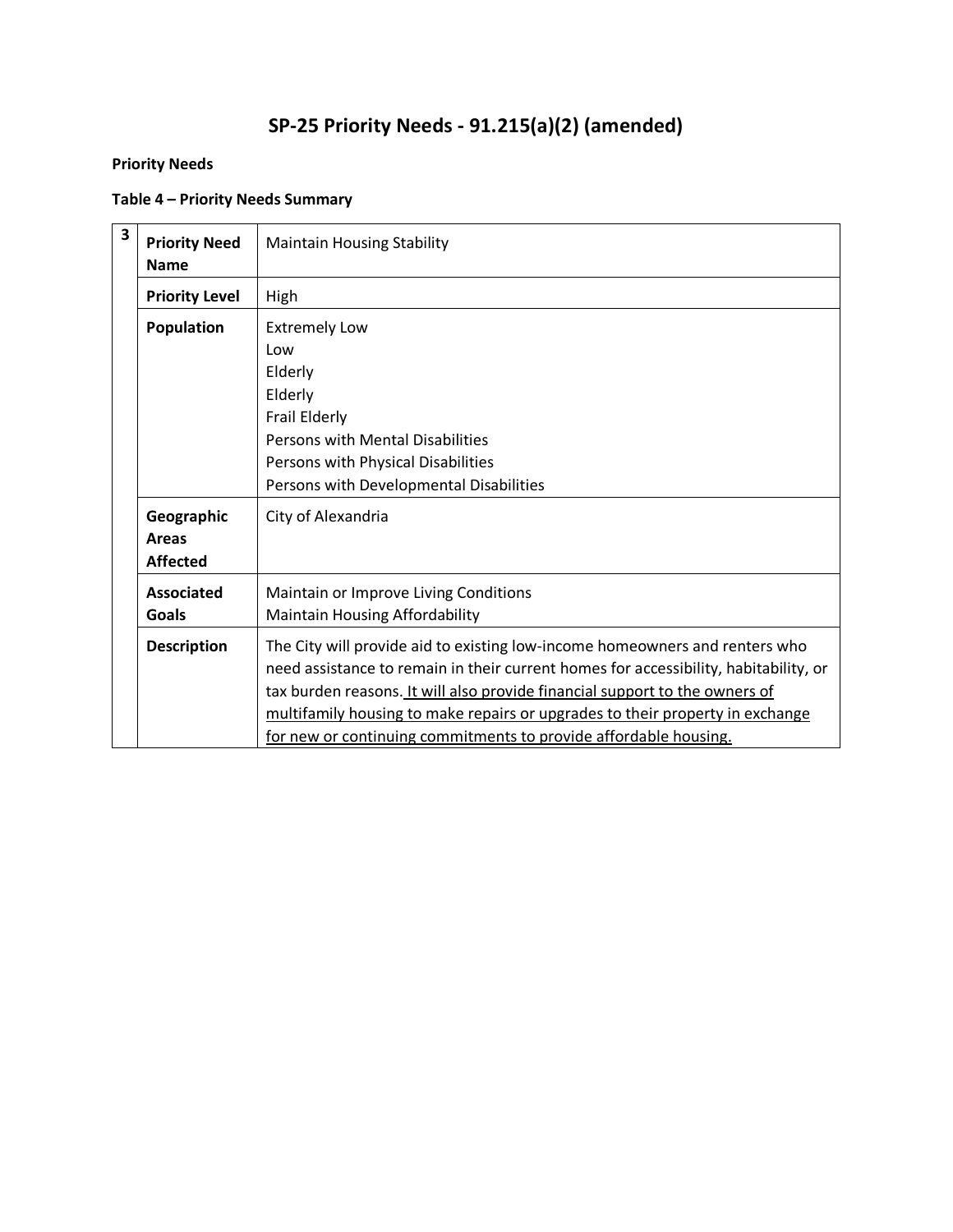# **SP-30 Influence of Market Conditions – 91.215 (b) (amended)**

#### **Influence of Market Conditions**

| <b>Affordable</b>        | <b>Market Characteristics that will influence</b>                                   |
|--------------------------|-------------------------------------------------------------------------------------|
| <b>Housing Type</b>      | the use of funds available for housing type                                         |
| <b>Tenant Based</b>      | N/A                                                                                 |
| <b>Rental Assistance</b> |                                                                                     |
| (TBRA)                   |                                                                                     |
| <b>TBRA for Non-</b>     | N/A                                                                                 |
| Homeless Special         |                                                                                     |
| <b>Needs</b>             |                                                                                     |
| New Unit                 | Unit production in Alexandria is very expensive due to a scarcity of available      |
| Production               | land and rising construction costs. Because of this, the City typically uses most   |
|                          | or all of its available HOME funds to support new construction of affordable        |
|                          | units.                                                                              |
| Rehabilitation           | The City usually undertakes rehabilitation projects at the request of an            |
|                          | individual homeowner, tenant, or rental property owner. Market conditions do        |
|                          | not influence these kinds of projects.                                              |
| Acquisition,             | City funds are typically used to support two kinds of acquisition: individual units |
| including                | for affordable resale and rental developments for affordable unit preservation.     |
| preservation             | The former is affected by the number of foreclosed and short sale units on the      |
|                          | market suitable for purchase and resale and the latter by whether any rental        |
|                          | developments are up for sale. The purchase of rental units for preservation also    |
|                          | requires willing lenders or investors, which can be difficult to find. The          |
|                          | Washington Housing Initiative, created by Amazon and JBG Smith, is willing to       |
|                          | finance these kinds of purchases, so it is possible more rental units will be       |
|                          | acquired for preservation during the Plan period. It is unclear what effect the     |
|                          | pandemic will have on the availability of rental developments for sale.             |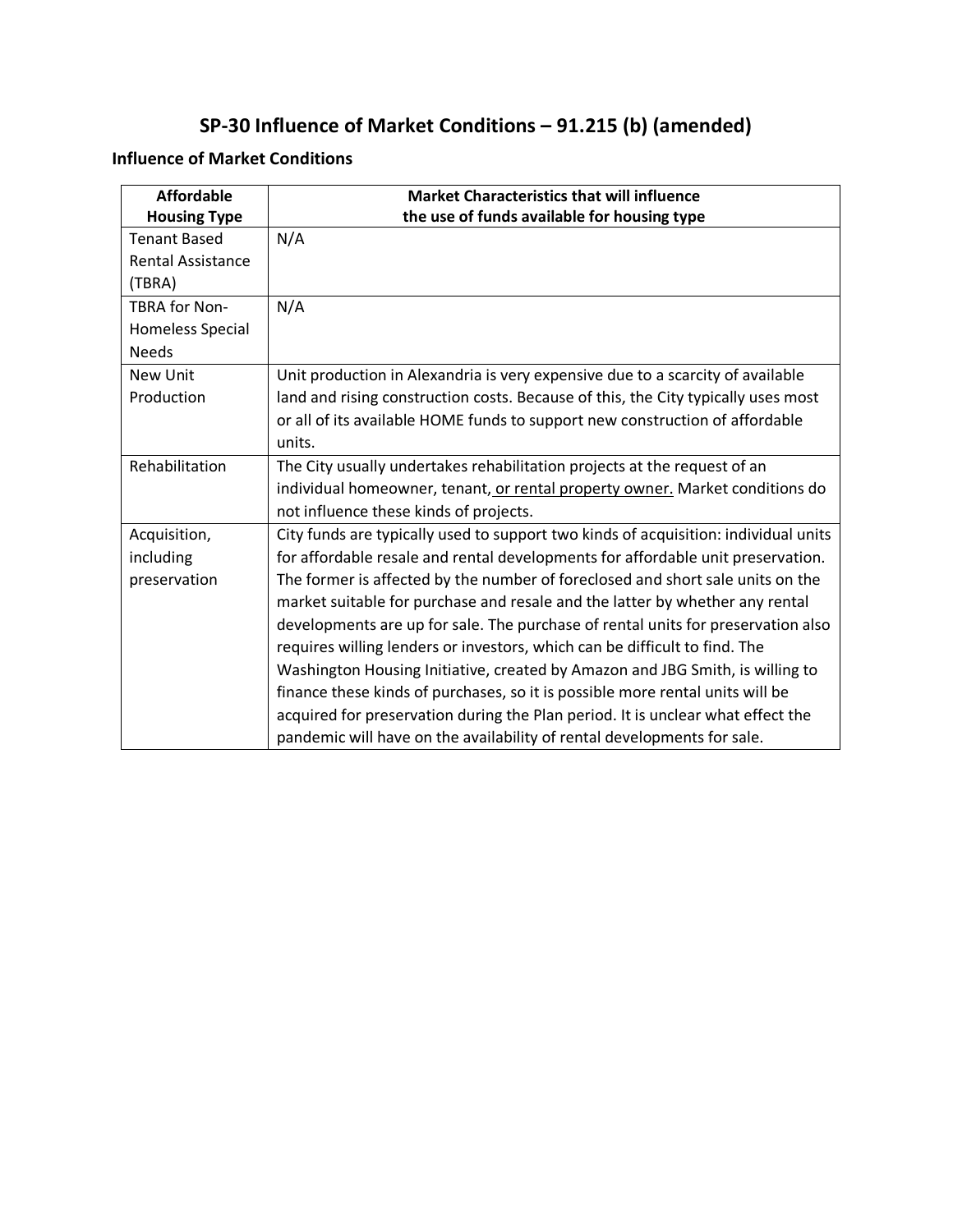# **SP-35 Anticipated Resources - 91.215(a)(4), 91.220(c)(1,2) (amended)**

#### **Introduction**

The following table shows the amount of funds expected to be available in year one of this Consolidated Plan and the subsequent four years. The amounts are based on the current federal funding allocations and projected allocations for the next four years. These may change depending on changes in federal budget priorities.

#### **Anticipated Resources**

| Program     | <b>Source</b> | <b>Uses of Funds</b>   |             | <b>Expected Amount Available Year 1</b> |                   | <b>Expected</b> | <b>Narrative Description</b> |                                        |
|-------------|---------------|------------------------|-------------|-----------------------------------------|-------------------|-----------------|------------------------------|----------------------------------------|
|             | οf            |                        | Annual      | Program                                 | <b>Prior Year</b> | Total:          | <b>Amount</b>                |                                        |
|             | <b>Funds</b>  |                        | Allocation: | Income:                                 | <b>Resources:</b> | S               | <b>Available</b>             |                                        |
|             |               |                        |             |                                         |                   |                 | Remainder                    |                                        |
|             |               |                        |             |                                         |                   |                 | of ConPlan                   |                                        |
|             |               |                        |             |                                         |                   |                 |                              |                                        |
| <b>CDBG</b> | public -      |                        |             |                                         |                   |                 |                              | CDBG funds will be used to support     |
|             | federal       | Acquisition            |             |                                         |                   |                 |                              | infrastructure improvements and        |
|             |               | Admin and              |             |                                         |                   |                 |                              | community development programs for     |
|             |               | Planning               |             |                                         |                   |                 |                              | low to moderate income households.     |
|             |               | Economic               |             |                                         |                   |                 |                              | Programs include: Home Rehab Loan      |
|             |               | Development            |             |                                         |                   |                 |                              | Program; Winter Shelter program; the   |
|             |               | <b>Housing</b>         |             |                                         |                   |                 |                              | Transitional Assistance Program; and   |
|             |               | Public                 |             |                                         |                   |                 |                              | eviction prevention programs. CDBG     |
|             |               | Improvements           |             |                                         |                   |                 |                              | funds may also be used for the         |
|             |               | <b>Public Services</b> | 1,173,007   | 375,000                                 | 360,000           | 1,908,007       | 4,560,000                    | rehabilitation of multifamily housing. |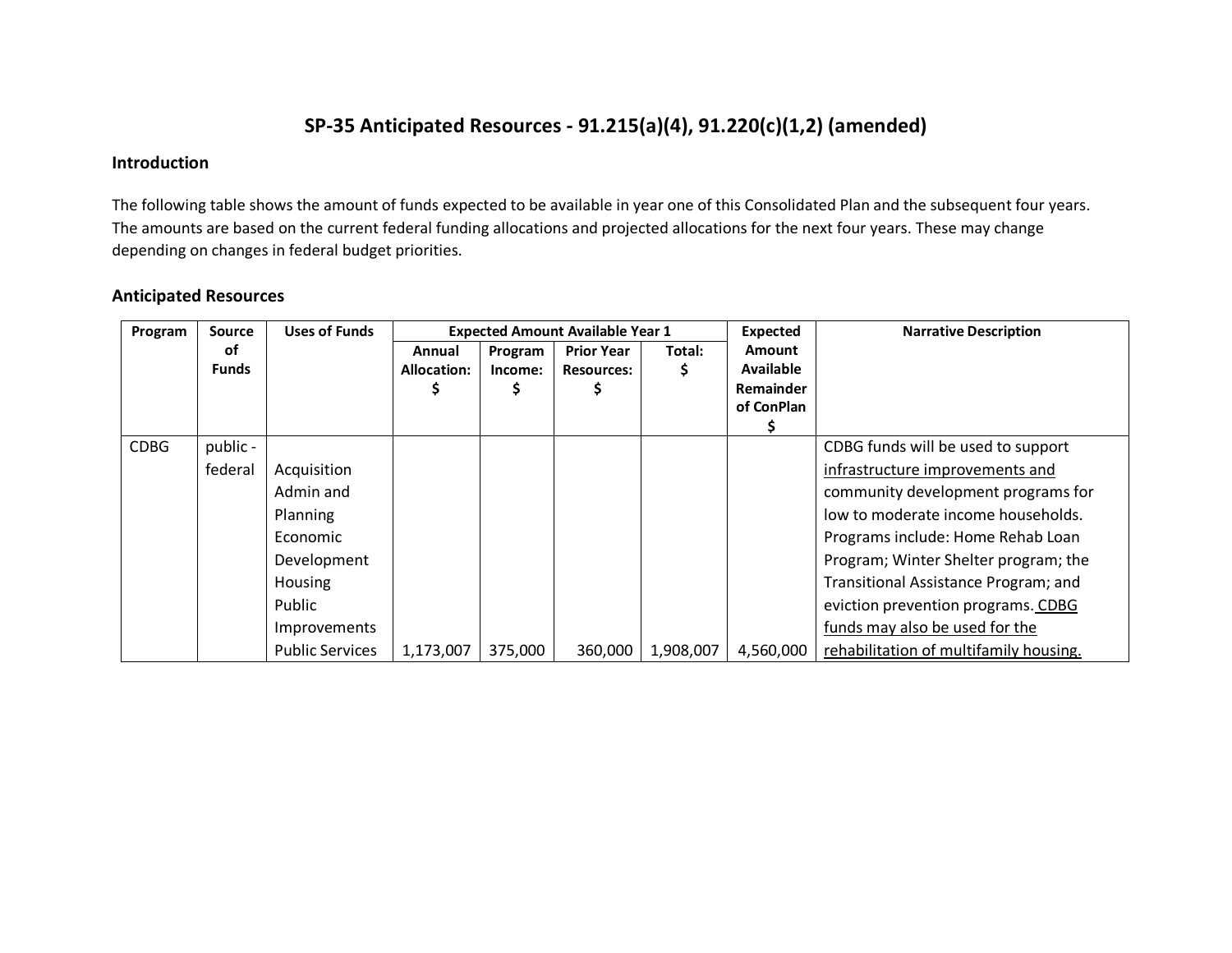| Program        | Source              | <b>Uses of Funds</b>                                                                                                                                                                                   | <b>Expected Amount Available Year 1</b> |         |                   |           | <b>Expected</b>  | <b>Narrative Description</b>                                                                                                                                                                                                                                                            |  |
|----------------|---------------------|--------------------------------------------------------------------------------------------------------------------------------------------------------------------------------------------------------|-----------------------------------------|---------|-------------------|-----------|------------------|-----------------------------------------------------------------------------------------------------------------------------------------------------------------------------------------------------------------------------------------------------------------------------------------|--|
|                | of                  |                                                                                                                                                                                                        | Annual                                  | Program | <b>Prior Year</b> | Total:    | Amount           |                                                                                                                                                                                                                                                                                         |  |
|                | <b>Funds</b>        |                                                                                                                                                                                                        | Allocation:                             | Income: | <b>Resources:</b> | \$        | <b>Available</b> |                                                                                                                                                                                                                                                                                         |  |
|                |                     |                                                                                                                                                                                                        | \$                                      | \$      | \$                |           | Remainder        |                                                                                                                                                                                                                                                                                         |  |
|                |                     |                                                                                                                                                                                                        |                                         |         |                   |           | of ConPlan       |                                                                                                                                                                                                                                                                                         |  |
| <b>HOME</b>    | public -<br>federal | Acquisition<br>Homebuyer<br>assistance<br>Homeowner<br>rehab<br>Multifamily<br>rental new<br>construction<br>Multifamily<br>rental rehab<br><b>New</b><br>construction<br>for ownership<br><b>TBRA</b> | 618,934                                 | 250,000 | 0                 | 868,934   | \$<br>2,340,000  | HOME funds will be used to serve persons<br>with low and moderate incomes.<br>Programs include Flexible<br>Homeownership Assistance Program; and<br>development or preservation of<br>affordable units through<br>acquisition/rehabilitation or new<br>construction.                    |  |
| Section<br>108 | public -<br>federal | Acquisition<br>Economic<br>Development<br>Housing<br>Multifamily<br>rental new<br>construction<br>Multifamily<br>rental rehab<br>Public<br>Improvements                                                | 5,951,460                               | 0       | 0                 | 5,951,460 | 0                | The City intends to use Section 108 as a<br>loan to support AHDC's housing<br>development project in Arlandria. The<br>loan will be used to build infrastructure<br>necessary for the project's construction.<br>The loan will be repaid through residual<br>receipts from the project. |  |

**Table 5 - Anticipated Resources**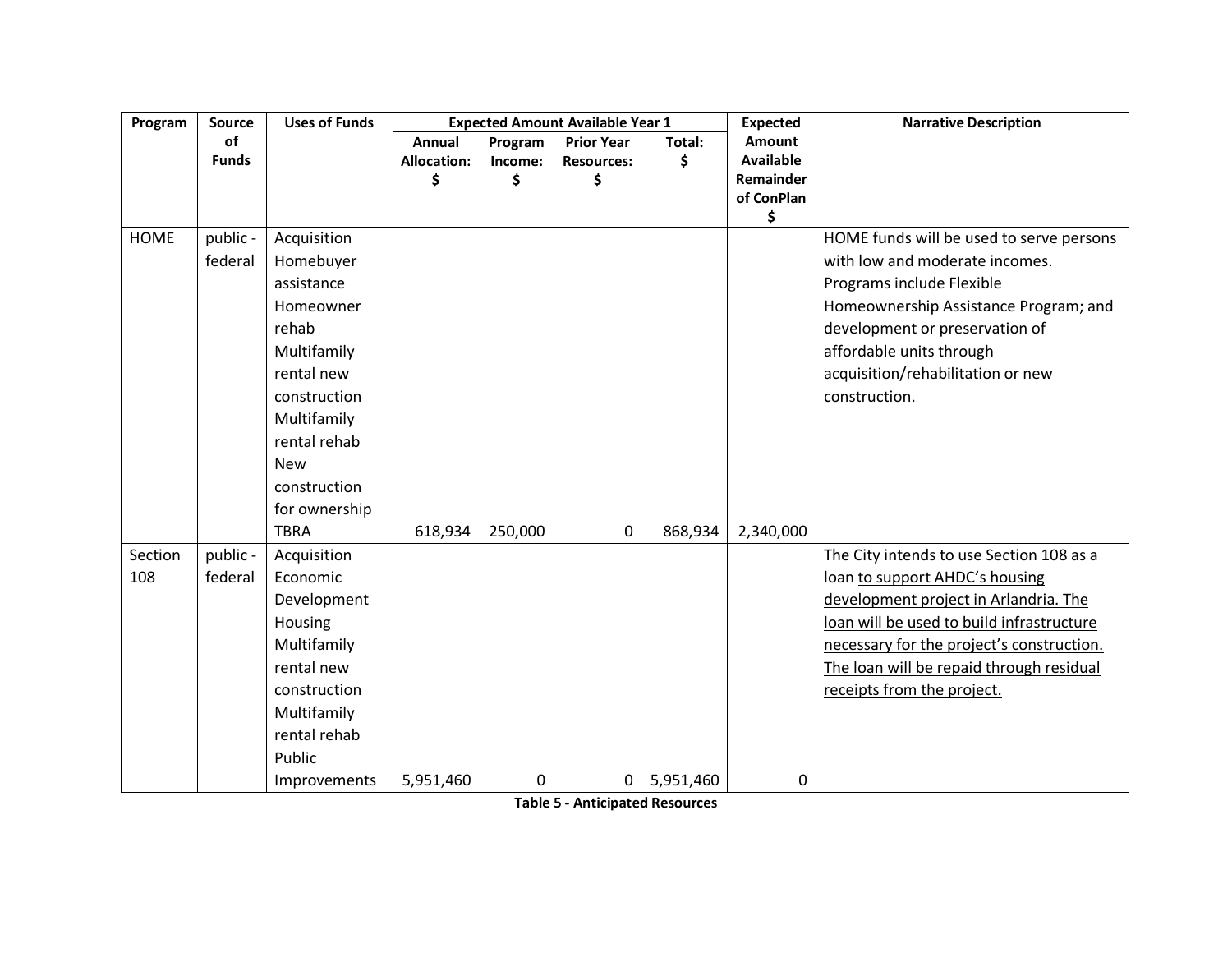#### **Explain how federal funds will leverage those additional resources (private, state and local funds), including a description of how matching requirements will be satisfied**

HOME match requirements will be satisfied with local resources such as City General Fund; ESG match requirements will be satisfied through City General Fund, Virginia Homeless Solutions Program grant, and private resources, volunteer hours, and the Lambert Fund; Homeless Supportive Housing funds match requirements will be satisfied with supportive services, operating costs and administrative costs; and other federal funds will be leveraged with other local and private resources.

Section 108 loan funds will be used in conjunction with LIHTC equity, low-interest loans from Virginia Housing, and City Housing Trust Fund money to leverage AHDC's Arlandria project. It is anticipated Amazon grant funding will be used as well.

#### **If appropriate, describe publicly owned land or property located within the jurisdiction that may be used to address the needs identified in the plan**

The City has identified a wide variety of City owned land and properties as part of the Joint Facility Master Plan process. Each site is being evaluated on a case by case basis to determine if it is appropriate for affordable housing and whether it would be feasible to develop housing there. School facilities are also proposed for consideration for colocation with affordable housing when/if major capital improvement and/or redevelopment projects are planned.

Two parcels of City owned land have been earmarked for use in upcoming housing projects. One will be used as part of a 39 unit homeownership project and the other will be part of a 475 unit affordable rental project.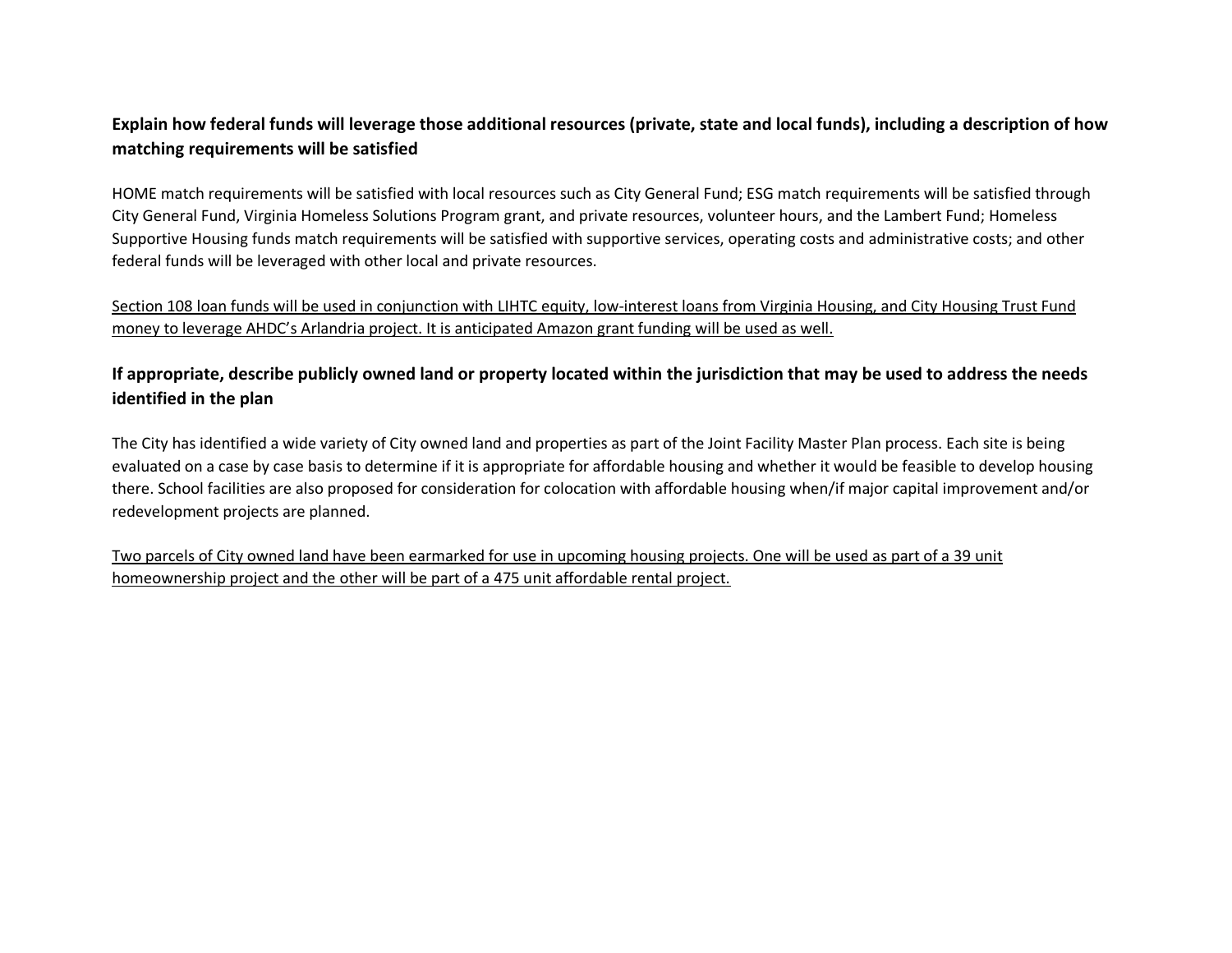# **SP-45 Goals Summary – 91.215(a)(4) (amended)**

# **Goals Summary Information**

| Sort           | <b>Goal Name</b>         | <b>Start</b> | End  | Category   | Geographic | <b>Needs Addressed</b>  | <b>Funding</b> | <b>Goal Outcome Indicator</b> |
|----------------|--------------------------|--------------|------|------------|------------|-------------------------|----------------|-------------------------------|
| Order          |                          | Year         | Year |            | Area       |                         |                |                               |
|                | <b>Increase Housing</b>  | 2021         | 2025 | Affordable | City of    | <b>Equitable Access</b> | CDBG:          | Rental units                  |
|                | Affordability            |              |      | Housing    | Alexandria | to Housing              | \$250,000      | constructed:                  |
|                |                          |              |      |            |            |                         | HOME:          | 626 Household Housing         |
|                |                          |              |      |            |            |                         | \$4,325,000    | Unit                          |
|                |                          |              |      |            |            |                         |                |                               |
|                |                          |              |      |            |            |                         | Section 108:   | Homeownership units           |
|                |                          |              |      |            |            |                         | \$5,951,460    | constructed: 6                |
|                |                          |              |      |            |            |                         |                |                               |
|                |                          |              |      |            |            |                         |                | <b>Direct Financial</b>       |
|                |                          |              |      |            |            |                         |                | Assistance to                 |
|                |                          |              |      |            |            |                         |                | Homebuyers:                   |
|                |                          |              |      |            |            |                         |                | 40 Households Assisted        |
| $\overline{2}$ | <b>Homeless Services</b> | 2021         | 2025 | Homeless   | City of    | Prevent and End         | CDBG:          | Homeless Person               |
|                |                          |              |      |            | Alexandria | Homelessness            | \$100,000      | Overnight Shelter:            |
|                |                          |              |      |            |            |                         |                | 1000 Persons Assisted         |
| 3              | Homeless Intervention    | 2021         | 2025 | Affordable | City of    | Prevent and End         | CDBG:          | Homelessness                  |
|                | and Prevention Services  |              |      | Housing    | Alexandria | Homelessness            | \$250,000      | Prevention:                   |
|                |                          |              |      | Homeless   |            |                         |                | 750 Persons Assisted          |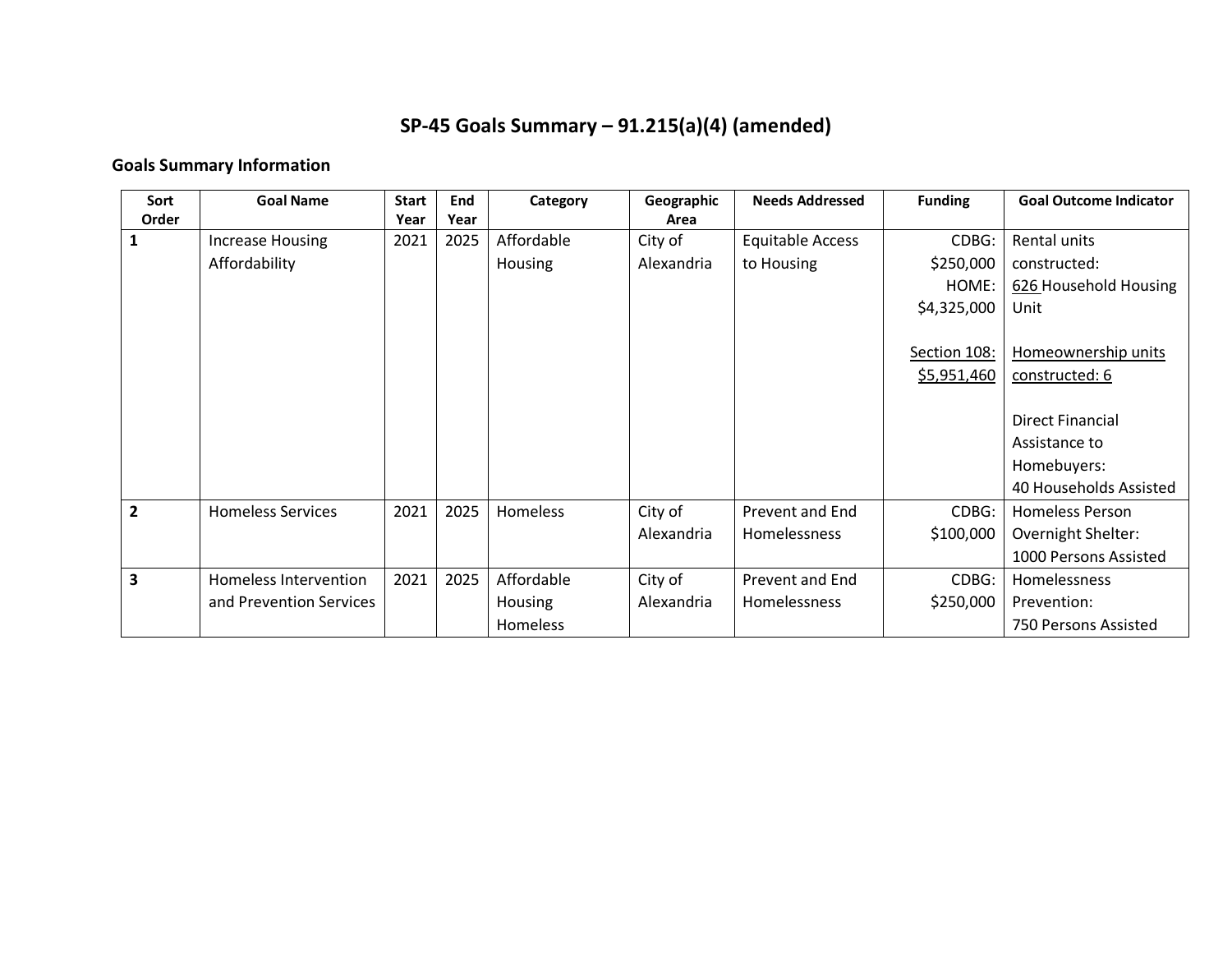| Sort  | <b>Goal Name</b>              | <b>Start</b> | End  | Category             | Geographic | <b>Needs Addressed</b>  | <b>Funding</b> | <b>Goal Outcome Indicator</b> |
|-------|-------------------------------|--------------|------|----------------------|------------|-------------------------|----------------|-------------------------------|
| Order |                               | Year         | Year |                      | Area       |                         |                |                               |
| 4     | Maintain or Improve           | 2021         | 2025 | Affordable           | City of    | <b>Maintain Housing</b> | CDBG:          | Rental units                  |
|       | Living Conditions             |              |      | <b>Housing</b>       | Alexandria | Stability               | \$5,662,500    | rehabilitated:                |
|       |                               |              |      | Non-Homeless         |            |                         |                | 12 Household Housing          |
|       |                               |              |      | <b>Special Needs</b> |            |                         |                | Unit                          |
|       |                               |              |      |                      |            |                         |                | <b>Homeowner Housing</b>      |
|       |                               |              |      |                      |            |                         |                | Rehabilitated:                |
|       |                               |              |      |                      |            |                         |                | 40 Household Housing          |
|       |                               |              |      |                      |            |                         |                | Unit                          |
| 5     | <b>Maintain Housing</b>       | 2021         | 2025 | Affordable           | City of    | <b>Maintain Housing</b> | CDBG:          | <b>Housing units</b>          |
|       | Affordability                 |              |      | Housing              | Alexandria | Stability               |                | preserved: 149                |
|       |                               |              |      |                      |            |                         | \$700,000      |                               |
| 6     | <b>Ensure Equal Access to</b> | 2021         | 2025 | Affordable           | City of    | <b>Equitable Access</b> | CDBG:          | Other:                        |
|       | Housing                       |              |      | Housing              | Alexandria | to Housing              | \$125,000      | 5 Other                       |
| 7     | Planning and                  | 2021         | 2025 | General              | City of    | General                 | CDBG:          | Other:                        |
|       | Administration                |              |      | Management           | Alexandria | Management              | \$725,000      | 16 Other                      |
|       |                               |              |      |                      |            |                         | HOME:          |                               |
|       |                               |              |      |                      |            |                         | \$125,000      |                               |

**Table 6 – Goals Summary**

**Goal Descriptions**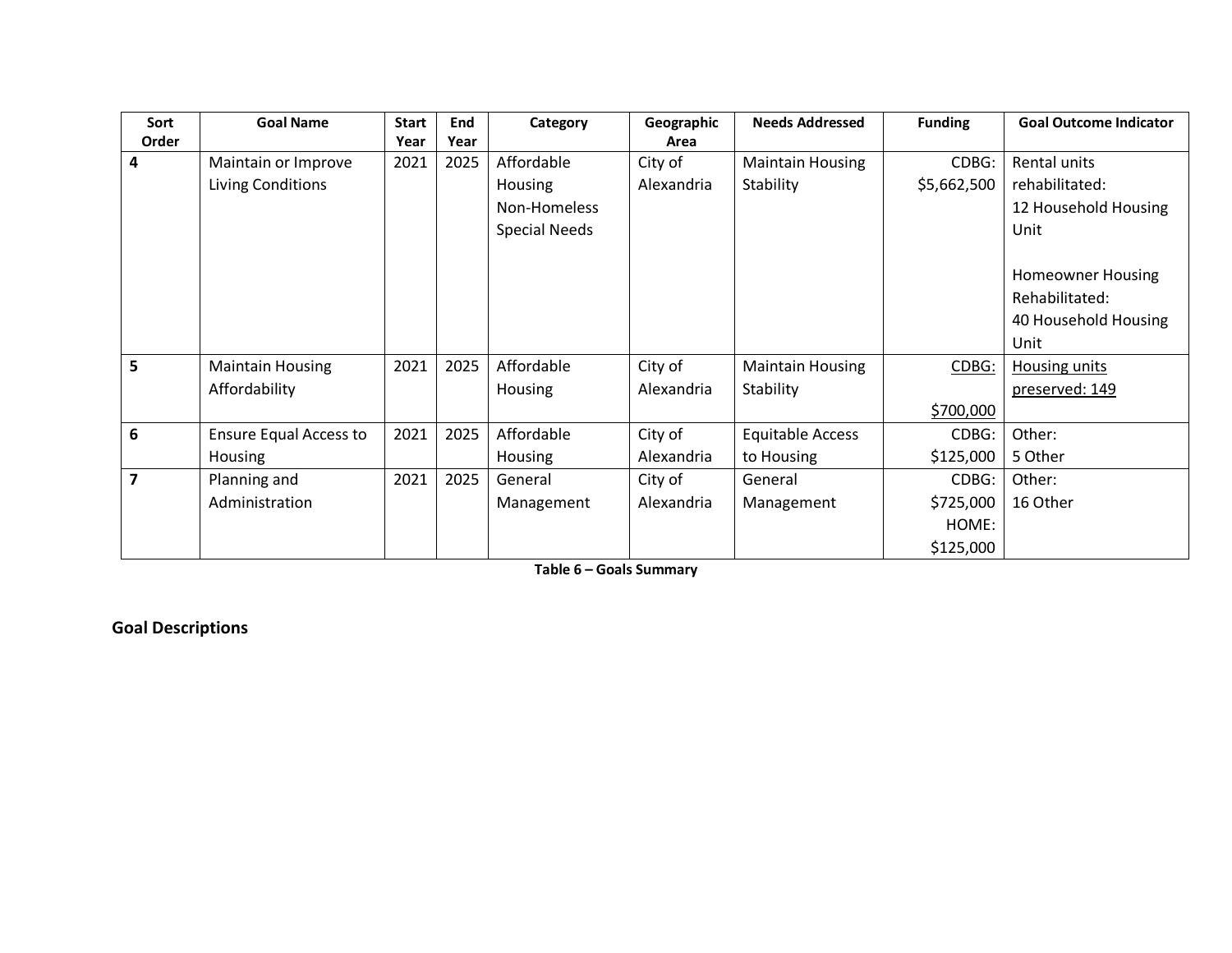| $\mathbf{1}$            | <b>Goal Name</b>           | Increase Housing Affordability                                                                                                                                                                                                                                                                                                                                                                                                                                                                         |  |  |  |  |  |
|-------------------------|----------------------------|--------------------------------------------------------------------------------------------------------------------------------------------------------------------------------------------------------------------------------------------------------------------------------------------------------------------------------------------------------------------------------------------------------------------------------------------------------------------------------------------------------|--|--|--|--|--|
|                         | Goal<br><b>Description</b> | Using the Housing Opportunities Fund and Section 108 loan funds, the City will preserve and/or construct affordable sales<br>and rental housing using federal dollars, along with City General Fund and monies from City Housing Trust Fund. Funds will<br>be provided to non-profit and for-profit developers for use in approved acquisition, rehabilitation, pre-development<br>(including site preparation), development, and construction activities (including infrastructure).                  |  |  |  |  |  |
|                         |                            | Using CDBG and HOME funds, the City will assist moderate-income first-time homebuyers with down payments and<br>closing costs to make homeownership more affordable.                                                                                                                                                                                                                                                                                                                                   |  |  |  |  |  |
| $\overline{2}$          | <b>Goal Name</b>           | <b>Homeless Services</b>                                                                                                                                                                                                                                                                                                                                                                                                                                                                               |  |  |  |  |  |
|                         | Goal<br><b>Description</b> | Through the Winter Overflow Shelter program, coordinated by Carpenter's Shelter, the City will provide seasonal shelter,<br>workshops and linkages to community services from November 1 to April 15 to protect persons experiencing<br>homelessness from exposure-related conditions such as hypothermia and frostbite during cold weather months.                                                                                                                                                    |  |  |  |  |  |
| $\overline{\mathbf{3}}$ | <b>Goal Name</b>           | <b>Homeless Intervention and Prevention Services</b>                                                                                                                                                                                                                                                                                                                                                                                                                                                   |  |  |  |  |  |
|                         | Goal<br><b>Description</b> | Through the Transitional Assistance Program, the City provides security deposit and rental assistance to households<br>experiencing or at-risk of homelessness.                                                                                                                                                                                                                                                                                                                                        |  |  |  |  |  |
|                         |                            | In response to the pandemic, the City is also providing eviction prevention services and utility assistance, but these<br>programs are dependent on federal COVID-19 response funding.                                                                                                                                                                                                                                                                                                                 |  |  |  |  |  |
| 4                       | <b>Goal Name</b>           | Maintain or Improve Living Conditions                                                                                                                                                                                                                                                                                                                                                                                                                                                                  |  |  |  |  |  |
|                         | Goal<br><b>Description</b> | Through the Home Rehabilitation Loan Program, eligible homeowners may receive zero-interest, deferred payment<br>rehabilitation loans to cover costs associated with bringing their homes up to code, extending the useful life of their<br>homes, or increasing accessibility for themselves or a member of their household. All loans must be repaid in full in 99<br>years; however, loans become immediately due and payable if the property is sold or transferred during this period of<br>time. |  |  |  |  |  |
|                         |                            | The Rental Accessibility Modification Progam (RAMP) assists eligible renter households to make accessibility modifications<br>to their units. While landlords are required to allow accessibility modifications under the American with Disabilities Act,<br>they are not required to pay for the modifications. RAMP provides funds for these modifications, allowing tenants to<br>remain in their units.                                                                                            |  |  |  |  |  |